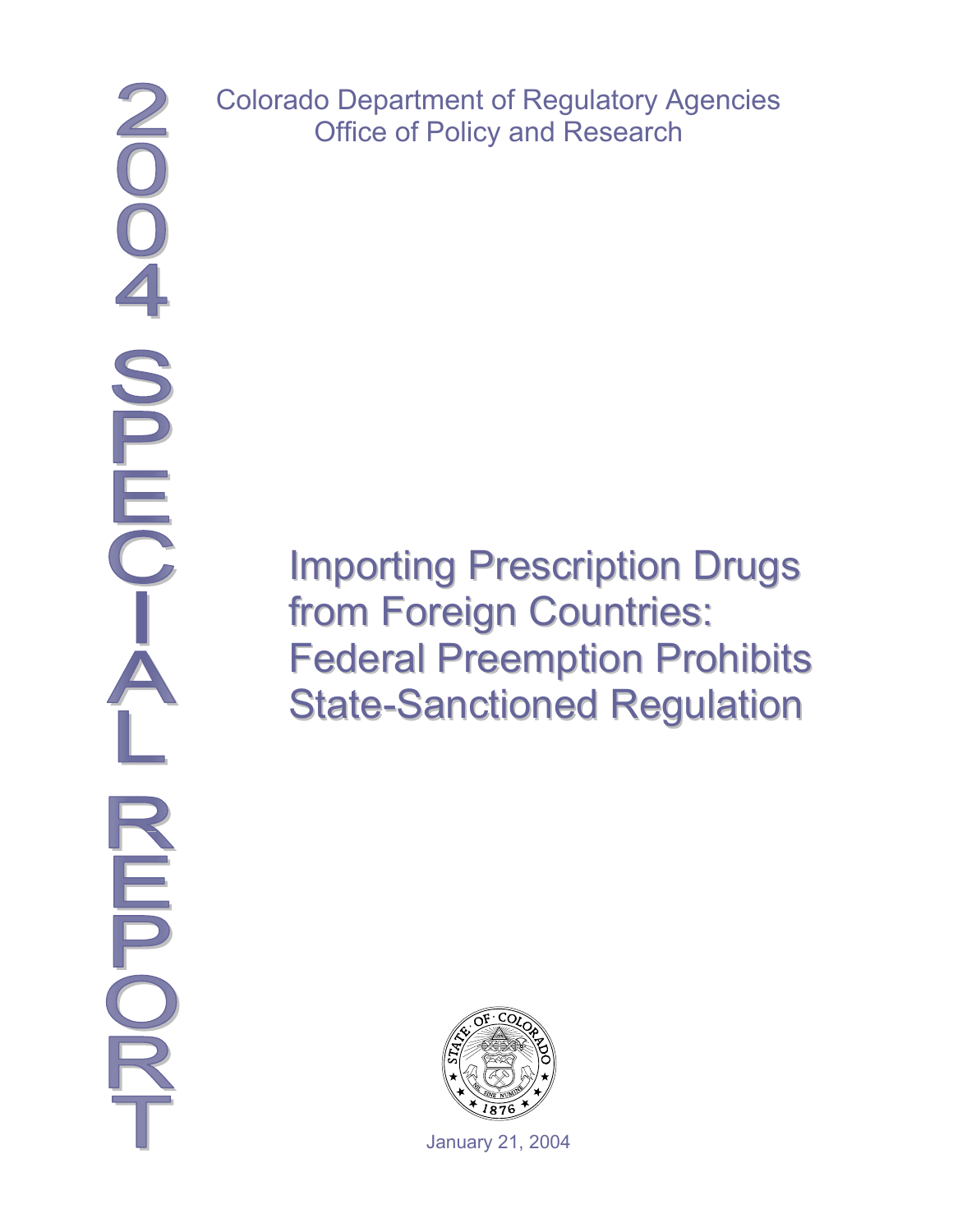# STATE OF COLORADO

**DEPARTMENT OF REGULATORY AGENCIES**  Office of the Executive Director

Richard F. O'Donnell Executive Director

1560 Broadway, Suite 1540 Denver, CO 80202 Phone: (303) 894-7855



Bill Owens Governor

January 21, 2004

Members of the Colorado General Assembly c/o the Office of Legislative Legal Services State Capitol Building Denver, Colorado 80203

Dear Members of the General Assembly:

The Colorado Department of Regulatory Agencies has completed its evaluation of the issues surrounding the importation of pharmaceuticals from foreign countries into Colorado. This report constitutes my office's written analysis of the situation and offers three recommendations for the General Assembly to consider as it debates this issue.

Sincerely,

 $\bigcap_{i\in I} [f, O^i]$ 

Richard F. O'Donnell Executive Director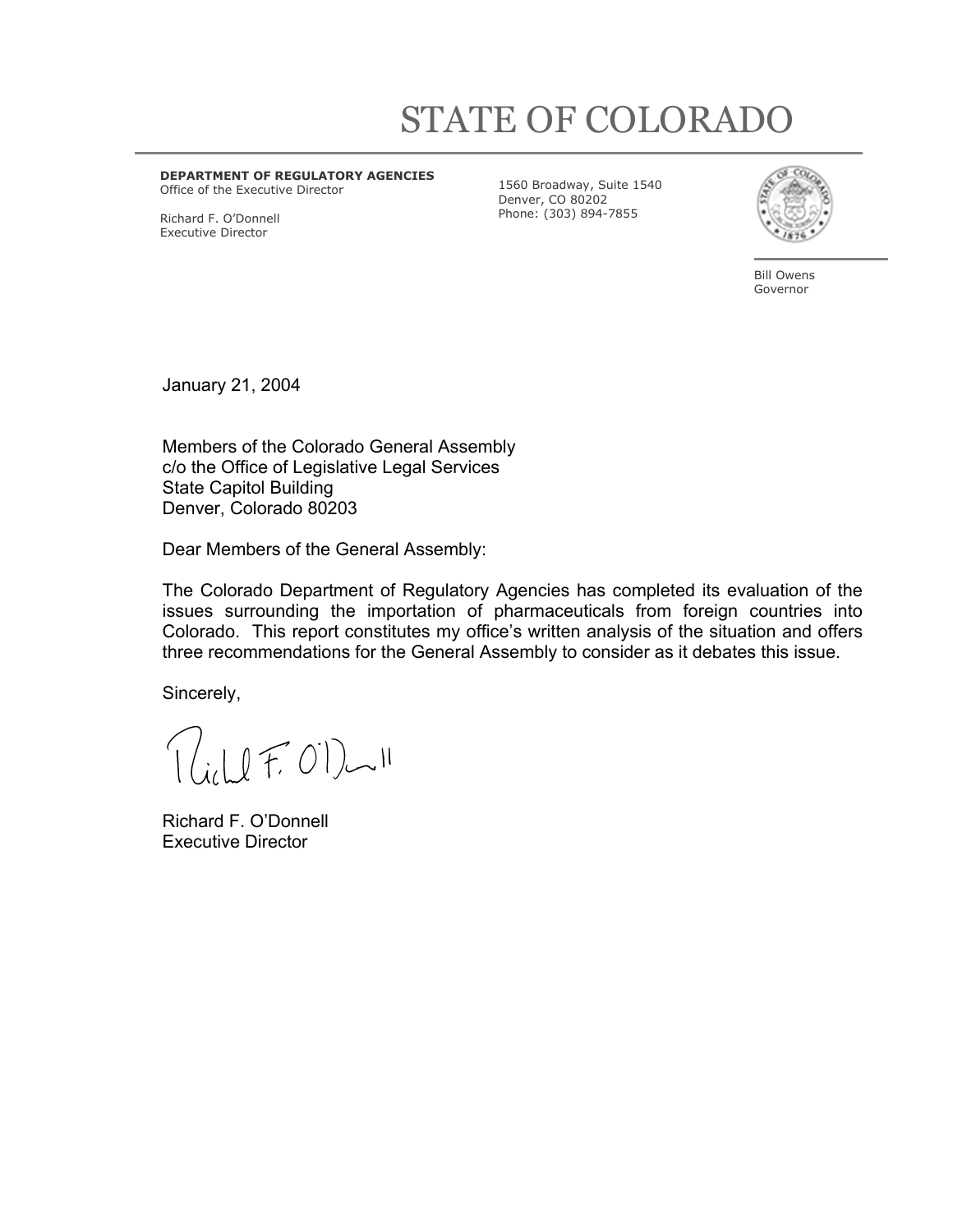## Table of Contents

| Recommendation 1 - DORA should forward all complaints it receives regarding<br>prescription drugs dispensed by a foreign pharmacy and facilitator to the<br>Colorado Attorney General's Office, the appropriate federal authorities in the<br>United States, and to the licensing authority for the jurisdiction in which that |  |
|--------------------------------------------------------------------------------------------------------------------------------------------------------------------------------------------------------------------------------------------------------------------------------------------------------------------------------|--|
| Recommendation 2 – In cases of harm to a consumer in Colorado caused by a<br>prescription drug dispensed by a foreign pharmacy and facilitator, the<br>Colorardo Attorney General should pursue all remedies available under the                                                                                               |  |
| Recommendation 3 - DORA should develop and launch an educational<br>campaign to inform Coloradans on how to safely and legally purchase Internet                                                                                                                                                                               |  |
| APPENDIX A - U.S. - CANADIAN PRICE COMPARISONS FOR BRAND NAME                                                                                                                                                                                                                                                                  |  |
| APPENDIX B - MAJOR CONTACTS MADE IN THE COURSE OF THE 2004 SPECIAL<br>REPORT CONCERNING IMPORTING PRESCRIPTION DRUGS FROM FOREIGN                                                                                                                                                                                              |  |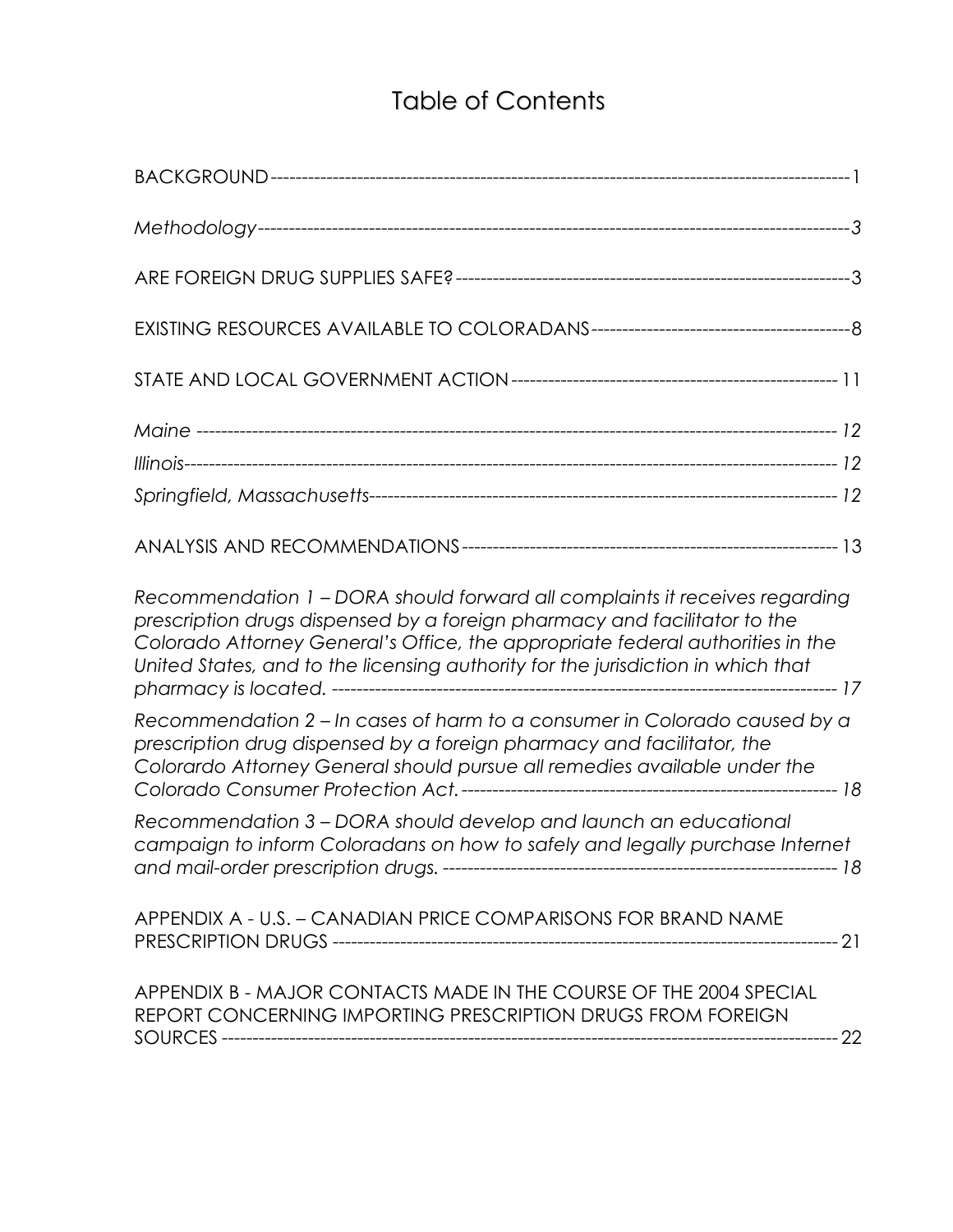## <span id="page-3-0"></span>*Background*

#### **Introduction**

The Department of Regulatory Agencies (DORA) received a legislative query concerning the need to regulate certain businesses commonly known as "store front pharmacies," or facilitators. In general terms, in exchange for a commission, facilitators help individuals in purchasing prescription drugs from foreign sources, including Canada, Mexico and the United Kingdom. Because importation of prescription drugs is illegal under federal law, Colorado's ability to regulate foreign importers and facilitators is preempted.

While there may be compelling arguments on the relative safety of prescription drugs from foreign pharmacies, under federal law, it remains illegal to import prescription drugs into the United States from any foreign source.<sup>[1](#page-3-1)</sup> That point could not be any clearer. Congress recently affirmed this ban when it opted not to include a provision in the Medicare prescription drug coverage law that would authorize the importation of prescription drugs from Canada. Because of this federal ban, there is very little that Colorado can do regarding this issue that does not contravene federal law.

#### **The Need for Prescription Drug Coverage Drives the Importation of Prescription Drugs**

Between 1995 and 2000, annual prescription drug spending in the United States doubled, reaching a total of approximately \$1[2](#page-3-2)2 billion.<sup>2</sup> Between 1998 and 2000, retail drug prices increased at a rate of 9.2 percent per year. $3\,$  $3\,$  In 2001, however, spending increased by 17.1 percent, bringing the average retail price of a prescription in Colorado to \$[4](#page-3-4)7.99.<sup>4</sup> In that same year, 26 percent of Colorado's senior citizens paid more than \$100 per month on prescription drugs.<sup>[5](#page-3-5)</sup>

Increasing spending on prescription drugs accounted for 27 percent of the increase in overall healthcare spending in 2000.<sup>[6](#page-3-6)</sup> Prescription drug spending now accounts for approximately 10 percent of total healthcare spending in the United States.<sup>[7](#page-3-7)</sup>

l

<span id="page-3-1"></span> $1$  The FDA personal-use import policy permits the importation of non-FDA approved prescription drugs by Americans if those prescription drugs are not available in the U.S. and the supply is for ninety days or less.

<span id="page-3-2"></span> $2$  "Federal Policies Affecting the Cost and Availability of New Pharmaceuticals," by Michael E. Gluck, Ph.D. for the Kaiser Family Foundation (July 2002) at 1. 3

<span id="page-3-3"></span>Id. at 4.

<span id="page-3-4"></span><sup>&</sup>lt;sup>4</sup> "AARP Colorado Member Opinion Survey: Prescription Drugs," by the American Association of Retired Persons (Dec. 2002) at 1. 5

<span id="page-3-5"></span> $<sup>5</sup>$  Id. at 4.</sup>

<span id="page-3-7"></span><span id="page-3-6"></span> $6\overline{P}$  rescription Drug Expenditures in 2001: Another Year of Escalating Costs," a report by the National Institute for Health Care Management Research and Educational Foundation (Revised May 2002) at 2. Id.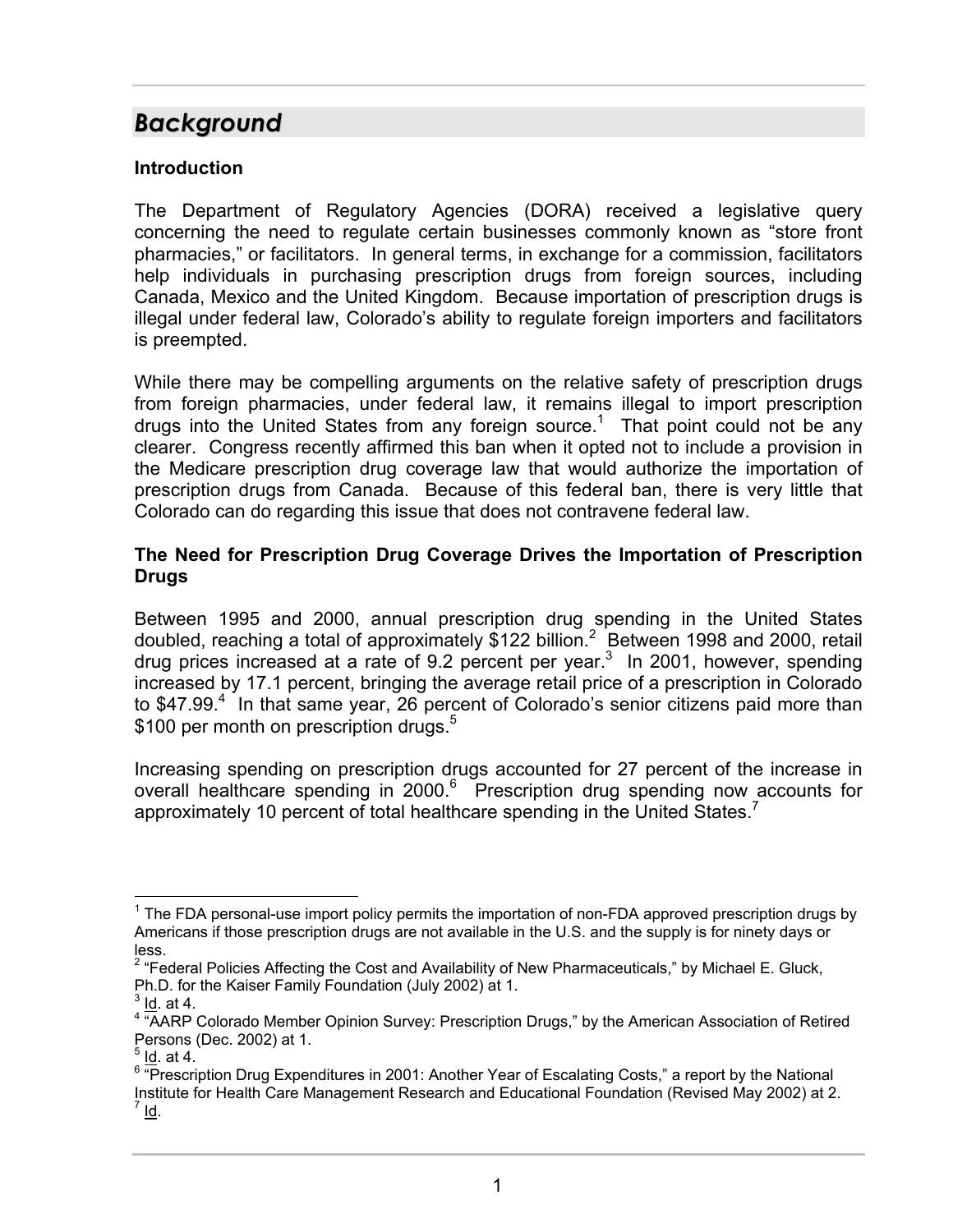Not surprisingly, these increases have hit the uninsured and the underinsured, including many senior citizens, the hardest. Although the Colorado Division of Insurance does not track the number of uninsured Coloradans, it estimates that between 15 and 18 percent of Coloradans lack health insurance. However, the number of Coloradans lacking prescription drug coverage is likely higher because prescription drug coverage is not a mandatory benefit under Colorado law and until just weeks ago was not provided as part of Medicare under federal law.

The increasing costs of prescription drugs coupled with increasing numbers of people without prescription drug coverage have led some people to seek out more affordable alternatives. For the most part, this has involved purchasing prescription drugs from pharmacies in Canada, Mexico and other nations, where the governments of such nations control the prices of prescription drugs.

Since Canada imposes price controls on prescription drugs, the prices are frequently much less than the price of identical drugs sold in the United States. As a result, a multitude of means has arisen to assist Americans in importing these less expensive prescription drugs from Canada. In some cases, Americans obtain legitimate prescriptions from their U.S.-based physicians and then travel to Canada, where they meet with properly licensed Canadian physicians who rewrite the prescriptions. These prescriptions are then taken to a properly licensed Canadian pharmacy where they are filled, often at a savings of between 20 and 80 percent compared to the cost of the same drug in the United States.

In November 2003, DORA staff compared U.S. prices to Canadian prices for a random sampling of brand name prescription drugs. Generic drugs were not examined in this sampling because generic drugs are typically more expensive in Canada, thus very few Americans purchase them from Canadian pharmacies. While prices for the selected drugs vary from pharmacy to pharmacy, Appendix A demonstrates that overall, Canadian prices are, on average, 43 percent lower than those of the United States.

While some Americans travel to Canada to obtain inexpensive prescription drugs, others interact with Canadian pharmacies through Internet web sites. Some of these pharmacies require a prescription by a U.S. physician, while others do not. Some claim to be located in Canada in order to convey a greater sense of legitimacy and safety, but are actually located in developing nations where the drugs may or may not be what they claim to be. There is little federal and state regulators can do to stop this worldwide Internet flood of activity without a substantial increase in financial resources and cooperation from foreign governments.

Still other consumers get their prescriptions filled with the assistance of facilitators, better known as "store-front operators." These organizations typically establish a physical presence where an individual can take a legitimate prescription. The organization may require the individual to complete a medical questionnaire. The prescription, medical questionnaire and the payment are then forwarded to a Canadian pharmacy, where the order is filled and the drugs are shipped directly to the U.S. consumer. Facilitator compensation takes the form of a sales commission.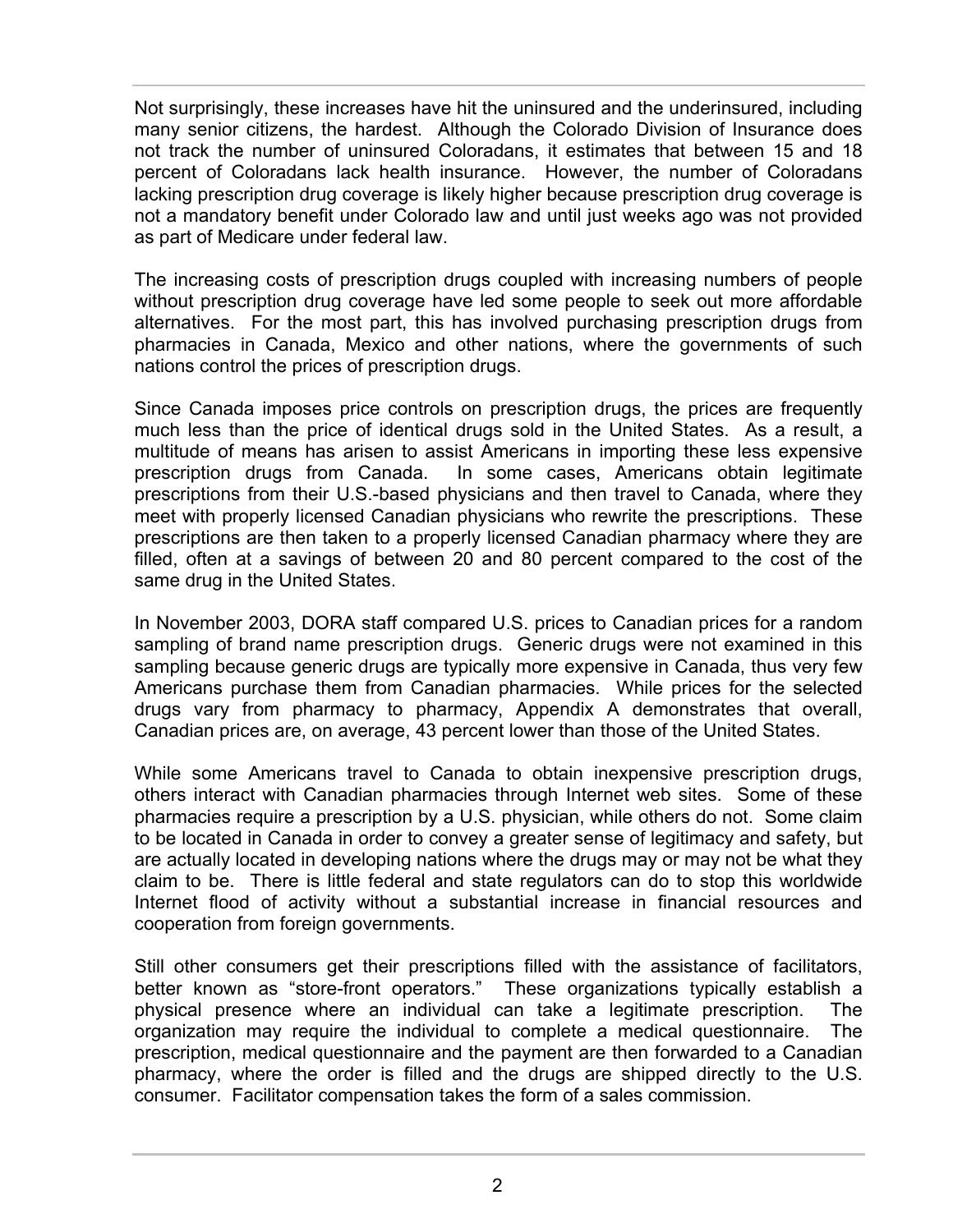<span id="page-5-0"></span>While no one knows how many U.S. citizens utilize one or more of these mechanisms, estimates range from a low of 1 million<sup>[8](#page-5-1)</sup> to a high of 10 million, <sup>[9](#page-5-2)</sup> representing an estimated \$700 million worth of prescription drugs each year out of total U.S. sales of \$132.4 billion.<sup>10</sup> According to a December 2002 survey of AARP's Colorado members, 36 percent of respondents have either ordered prescription drugs via the Internet or have traveled to Canada or Mexico to fill their prescriptions.<sup>[11](#page-5-4)</sup>

What, then, can or should Colorado do? While the federal ban severely restricts what the states may do, Colorado nevertheless has a direct interest in protecting its citizens. Therefore, this special report summarizes some of the issues and arguments involved in this complicated issue and offers several recommendations as to what Colorado ought to do.

#### Methodology

In researching this special report, DORA performed a literature search, reviewed Colorado and federal laws, contacted and interviewed interested parties and stakeholders, including, but not limited to, representatives of the pharmaceutical industry, Canadian regulators and professional associations, Colorado professional associations, Colorado pharmacies, owners and operators of various import facilitators, consumer groups, and many others.

### *Are Foreign Drug Supplies Safe?*

#### **Canada as a Case Study**

l

Because the general consensus is that Canada has the regulatory requirements most similar to the Food and Drug Administration (FDA), this review will use Canada as the focus of discussion regarding the safety of foreign sources. If Canada does not pass muster, it is generally assumed that no other country will meet the FDA's certification requirements.

<span id="page-5-1"></span><sup>8</sup> "Judge OKs Shutdown of Canada Drug Firm," *The New York Times* (Nov. 7, 2003). Downloaded from www.nytimes.com/aponline/business/AP-Canada-Drugs.html on Nov. 7, 2003; "Canada Rx Crackdown Not Easy," *CBSNews.com* (Nov. 10, 2003). Downloaded from

www.cbsnews.com/stories/2003/11/10/health/printable582643.shtml on Nov. 10, 2003..

<span id="page-5-2"></span><sup>9</sup> "Push for drug reimportation gains steam," by Joel B. Finkelstein, *American Medical News* (Oct. 13, 2003). Downloaded from www.ama-assn.org/amednews/2003/10/13/gvsal1013.htm; "Millions of Americans Look Outside U.S. for Drugs," by Mary Pat Flaherty and Gilbert M. Gaul, *The Washington* 

<span id="page-5-3"></span>*Post*, Oct. 23, 2003, p. A01.<br><sup>10</sup> "Canada is a Discount Pharmacy for Americans," by Gilbert M. Gaul and Mary Pat Flaherty, *The Washington Post, Oct. 23, 2003, p. A17.* 11 "AARP Colorado Member Opinion Survey," *supra* at 5.

<span id="page-5-4"></span>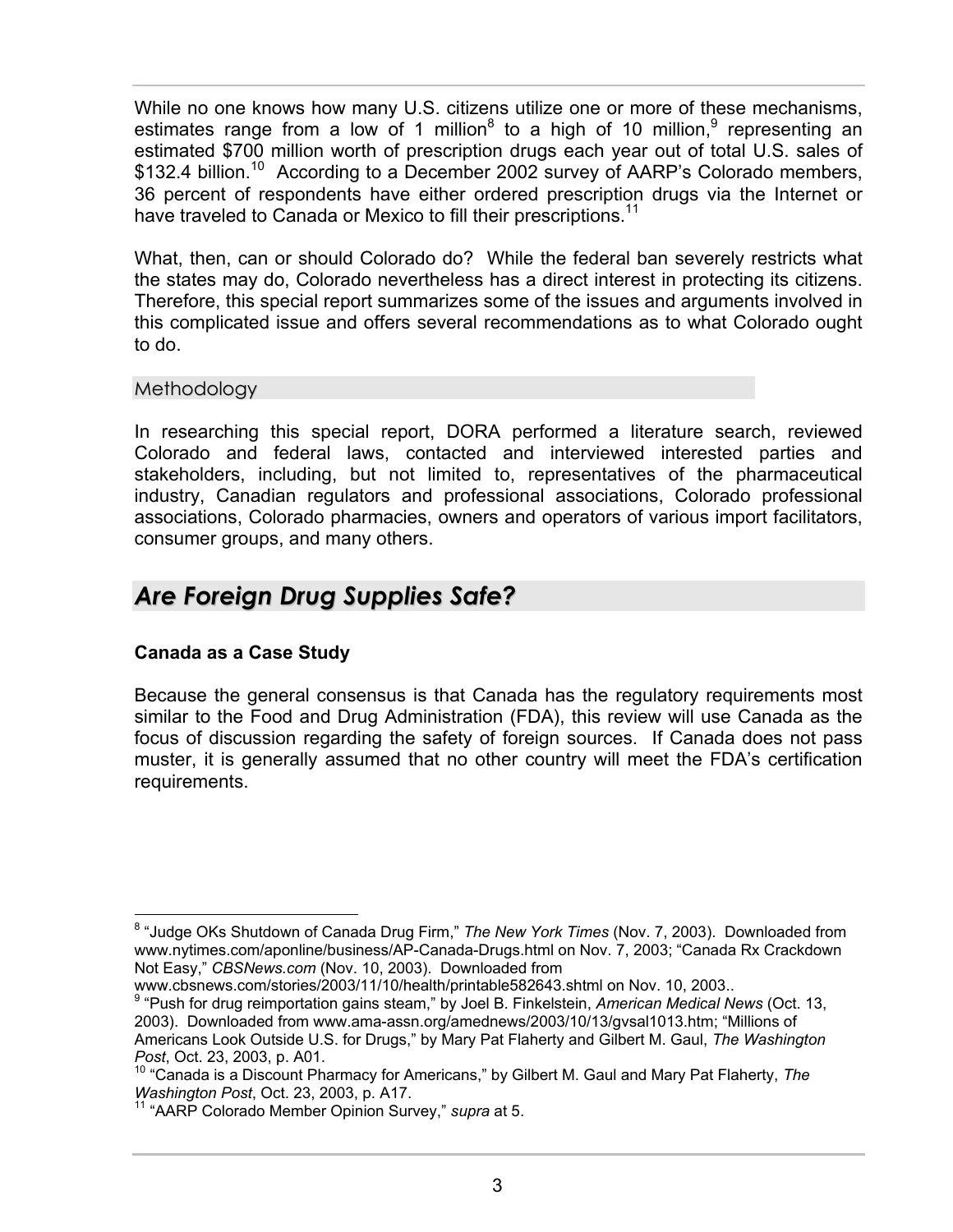The federal government in Canada, through Health Canada, approves drugs for sale in Canada, just as the FDA does in the United States. While the approval systems in the two countries are not identical, they are similar enough to be considered, more or less, equivalent.<sup>12</sup> This means that drugs approved for use in Canada may be as safe as those that are approved by the FDA for use in the United States.<sup>[13](#page-6-1)</sup>

The Canadian provinces, like U.S. states, are charged with regulating pharmacists and pharmacies. A study prepared by the State of Illinois found that "while there are differences in the details of how the pharmacy profession is regulated, the standards of protecting the public health and safety are substantially equivalent."<sup>14</sup> The same study went on to state:

The manufacturing, storage, and distribution practices required by Canadian law appear to be as rigorous as those governing the practices of pharmacies in . . . the United States generally.<sup>[15](#page-6-3)</sup>

It is therefore reasonable to conclude that Health Canada-approved prescription drugs are just as safe as FDA-approved prescription drugs. The FDA disagrees given that it has declined to certify the safety of importation and actively fights attempts at commercial importation. Under the Medication Equity and Drug Savings Act of 2000, the Secretary of the U.S. Department of Health & Human Services (HHS) is authorized to certify the safety of foreign prescription drug supplies. Two successive secretaries of HHS—Donna Shalala under President Bill Clinton and Tommy Thompson under President Bush—have declined to issue a certification for Canadian prescription drugs.

The FDA recently examined 1,153 imported prescription drug products with the Bureau of Customs and Border Protection.[16](#page-6-4) That examination found that 88% of the prescription drugs examined were unapproved, and many of those prescription drugs could pose "clear safety risks to consumers."<sup>17</sup> Roughly 15.8% of the prescription drugs entered the U.S. from Canada.<sup>[18](#page-6-6)</sup>

Because Colorado does not possess any expertise in certifying the overall safety of prescription drugs, there is no way that Colorado can contradict the position of the FDA and tell its citizens that Canadian and other foreign sources of prescription drugs are safe.

<span id="page-6-0"></span> <sup>12 &</sup>quot;Federal Regulation of Pharmaceuticals in the United States and Canada," 21 *Loy.L.A. Int'l & Comp.* 

<span id="page-6-1"></span>*L.J.* 215, 230 (May 1999).<br><sup>13</sup> "Report on Feasibility of Employees and Retirees Safely and Effectively Purchasing Prescription Drugs from Canadian Pharmacies," by Ram Kamath, Pharm.D., and Scott McKibbin, *Office of the Special Advocate for Prescription Drugs, Illinois Department of Central Management Services* (Oct. 27, 2003), pp. 2 and 11; "Federal Regulation of Pharmaceuticals in the United States and Canada," 21 *Loy.L.A. Int'l &* 

<span id="page-6-2"></span><sup>&</sup>lt;sup>14</sup> Kamath and McKibbin, *supra* at 11.

<span id="page-6-3"></span><sup>15</sup> Id. at 18.

<span id="page-6-4"></span><sup>&</sup>lt;sup>16</sup> "CanaRX Illegally Supplying Prescription Drugs; Company Violated U.S. Law, Puts Americans at Risk," U.S. Food and Drug Administration, [www.fda.gov/bbs/topics/NEWS/2003/NEW00973.html](http://www.fda.gov/bbs/topics/NEWS/2003/NEW00973.html) (Nov. 6, 2003).<br><sup>17</sup> Id.<br><sup>18 Id.</sup>

<span id="page-6-6"></span><span id="page-6-5"></span>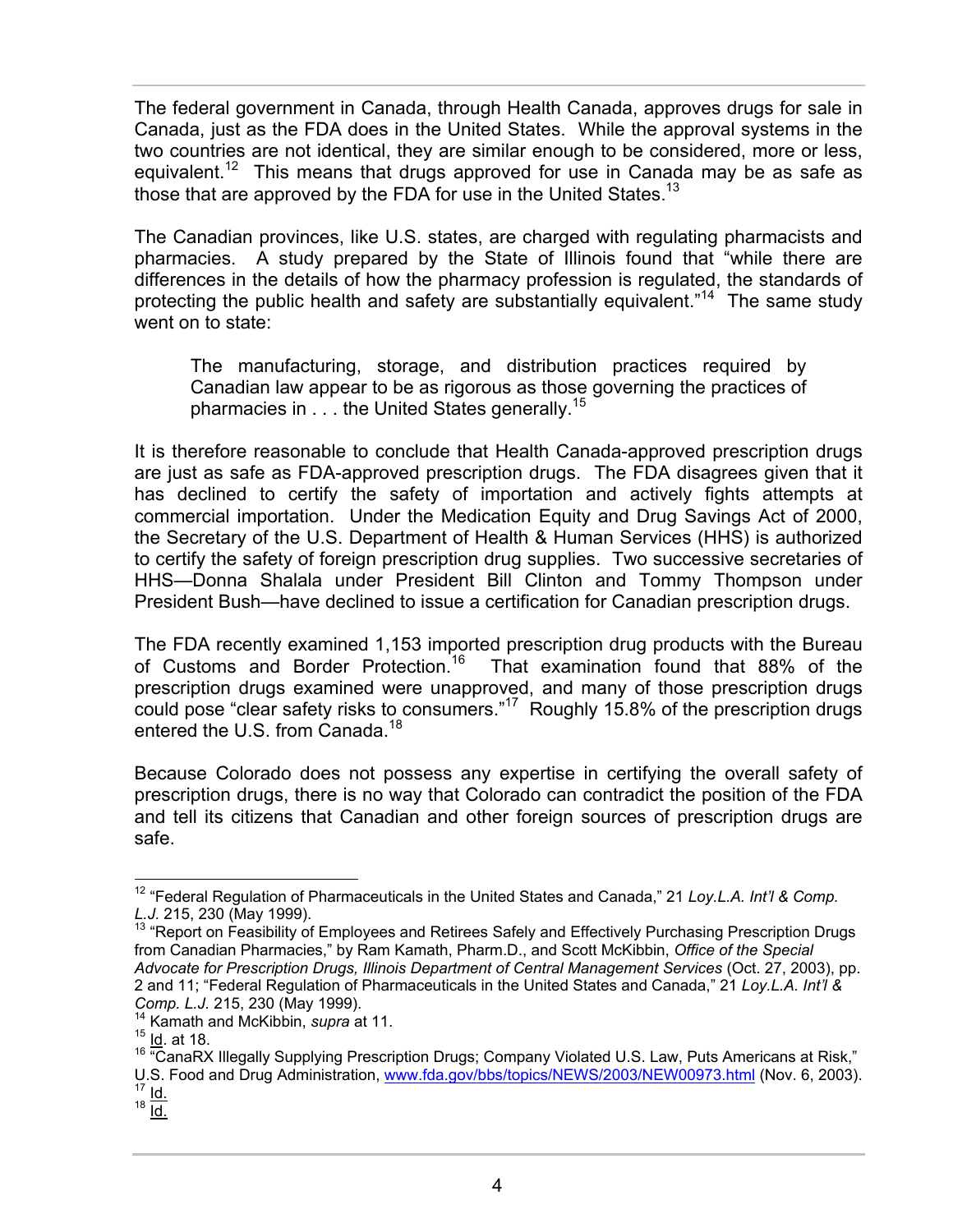Some assert that the Canadian drug supply is vulnerable to infiltration by counterfeit and adulterated drugs that pose health risks because they could contain dangerous additives or sub or super-potent active ingredients. However, such arguments fail to recognize that the regulated U.S. market is, itself, subject to infiltration by counterfeit and adulterated drugs.

For example, in June of 2002, the Food and Drug Administration issued a drug warning after it was discovered that a large number of adulterated dosages of Procrit had hit the U.S. market.<sup>19</sup> Among other uses, Procrit is an injection drug used to primarily treat anemia associated with chemotherapy.<sup>20</sup> The concentration of active ingredient in the adulterated Procrit had been watered down twenty times lower than expected. $21$ Patients had taken dosages of the adulterated Procrit.<sup>22</sup> While a physical reaction may not have occurred in those patients that took the adulterated Procrit, the watered-down dosage did impact the treatment of their illness by potentially rendering treatment up to that point insignificant as compared to a full dosage of Procrit. $^{23}$  $^{23}$  $^{23}$ 

Economically, the U.S. prescription drug sales total \$132.4 billion as compared to total sales of \$6.2 billion in Canada.<sup>24</sup> Opening the enormous U.S. market to any foreign source will provide a secondary legitimate means through which to send counterfeit or adulterated prescription drugs to the United States. This added avenue of access to the U.S. market would inevitably lead to an increase in the number of counterfeit or adulterated prescription drugs entering the United States. Because the federal government already has a difficult time stopping the infiltration of counterfeit and adulterated prescription drugs from entering the U.S., opening the border to Canada will only further taint the U.S. prescription drug supply.

Pharmaceutical companies are also working to limit the amount of counterfeit and adulterated prescription drugs entering the United States. Johnson & Johnson recently announced that it was no longer going to sell prescription drugs to U.S. wholesalers that also bought Johnson & Johnson prescription drugs from other sources.<sup>25</sup> Traditionally, counterfeiters have used these "shadowy" secondary sources to "slip knockoffs into the nation's supply of medical products.<sup>"26</sup> Other pharmaceutical companies have followed Johnson & Johnson's lead, including Pfizer and Eli Lilly & Company.<sup>27</sup> As the remaining pharmaceutical companies adopt the same policy, the prevalence of counterfeit and adulterated prescription drugs in the U.S. should decrease. Importation would undermine those actions.

<span id="page-7-3"></span>

<span id="page-7-0"></span>

<span id="page-7-1"></span>

<span id="page-7-2"></span>

<span id="page-7-4"></span>

<span id="page-7-6"></span><span id="page-7-5"></span>

<sup>&</sup>lt;sup>19</sup> FDA MedWatch at http://www.fda.gov/medwatch/SAFETY/2002/procrit.htm.<br>
<sup>20</sup> Id.<br>
<sup>21</sup> Id.<br>
<sup>22</sup> Id.<br>
<sup>23</sup> Id.<br>
<sup>24</sup> IMS Health at http://open.imshealth.com/download/dec2002pdf\*.<br>
<sup>25</sup> "New J&J Policy Aims to Thwart Co

<span id="page-7-8"></span><span id="page-7-7"></span>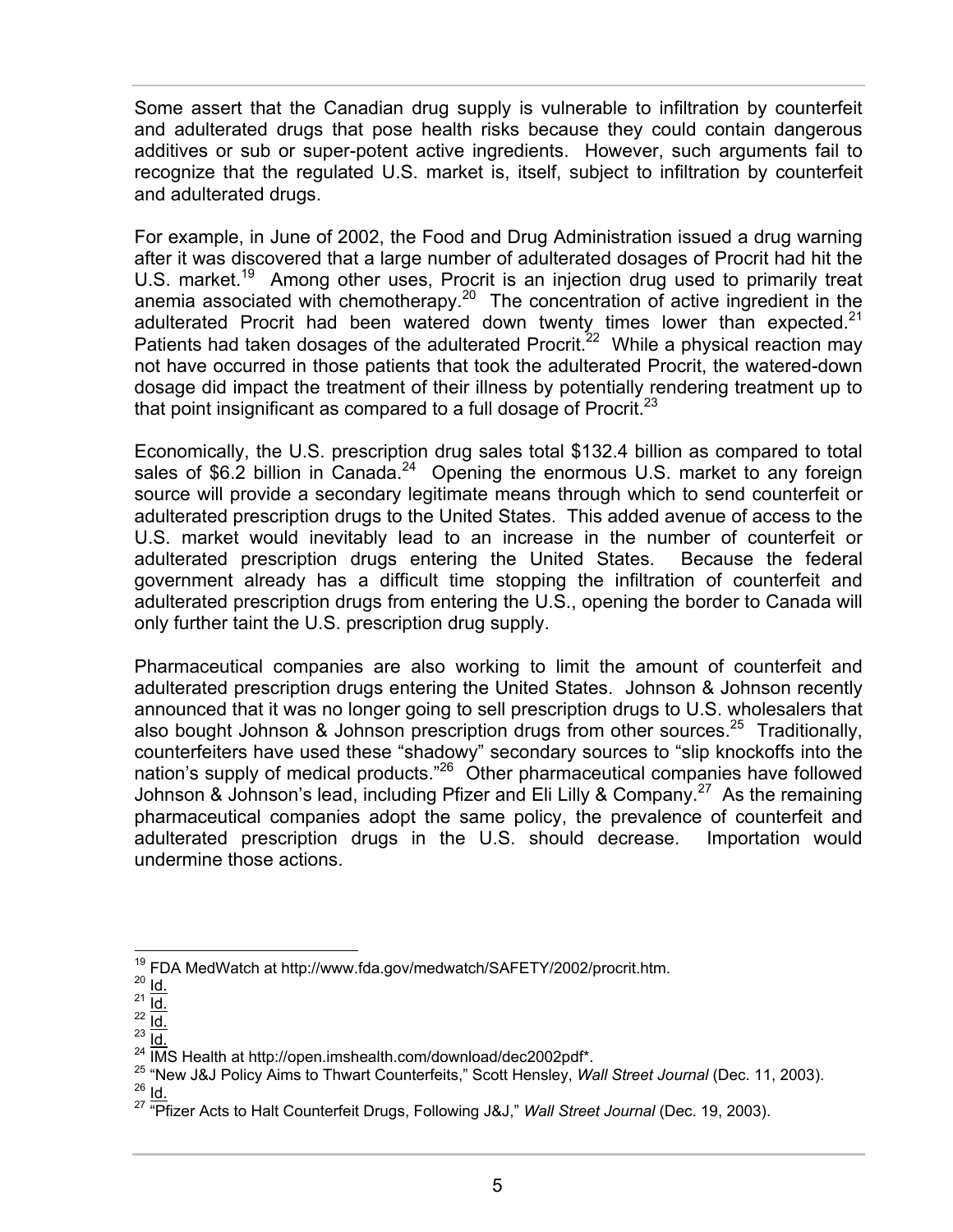In addition, other actions are making it harder to import prescription drugs (including counterfeit and adulterated drugs) to the United States. Pfizer recently toughened its position regarding Canadian drug retailers. Specifically, Pfizer sent a letter on January 12, 2004, advising drug retailers in Canada that they would need to have Pfizer's authorization in order to conduct transactions with the authorized drug wholesalers.<sup>28</sup> Pfizer's authorization is dependent upon those drug retailers promising not to send prescription drugs to U.S. consumers.<sup>29</sup> Similarly, the National Association of Boards of Pharmacy is pushing a plan that would require background checks on individuals applying to be wholesalers and would require a far more detailed chain of custody documentation requirement than exists today[.30](#page-8-2)

#### **Market Forces**

Several factors account for the increased cost of prescription drugs in the United States. Because the U.S. is a free-market economy, it does not impose price controls. Since many other countries do impose price controls, U.S. consumers are subsidizing the price-controlled consumption of countries like Canada and France. Under U.S. patent law, pharmaceutical companies do not have to fear government-sanctioned disregard for U.S. patents. In other countries, if the pharmaceutical companies resisted price controls by refusing to supply a particular country with prescription drugs, that country would simply ignore the U.S. patents and resort to generic production of the drugs. Hence, pharmaceutical companies typically must relent on prices or risk devaluation of their patents.

In addition, allowing importation from countries that institute price controls undermines the free market in the U.S. and indirectly institutes price controls in the United States. While not nearly as severe as pharmaceutical companies' state, importation also will negatively undermine the financial ability of pharmaceutical companies to invest in the research and development that leads to the life-saving prescription drugs that allow more and more Americans to live longer and healthier lives and avoid hospitalization – and expensive hospital bills – through the pharmacological treatment of disease and illness.<sup>[31](#page-8-3)</sup>

A second factor that contributes to the price differential is the differences in currency. Currently, the Canadian currency provides a very favorable exchange rate for Americans buying products, including prescription drugs, from Canada. Even if other countries did not use price controls, prescription drugs would be cheaper in Canada due solely to the currency imbalance.

<span id="page-8-0"></span><sup>&</sup>lt;sup>28</sup> "Pfizer Pressures Canadian Sellers of Drugs to U.S.," Wall Street Journal (January 14, 2004).<br><sup>29</sup> <u>Id.</u><br><sup>30</sup> "Drug Wholesalers Face State Efforts To Tighten Rules," Wall Street Journal (January 8, 2004).<br><sup>31</sup> While

<span id="page-8-2"></span><span id="page-8-1"></span>

<span id="page-8-3"></span>range from \$801 million to \$1.7 billion. "Cost of Developing a New Drug Increases to About \$1.7 Billion," by Peter Landers, *Wall Street Journal* (Dec. 8, 2003). Moreover, for the timeframe of 2000-2002, only one out of every thirteen drugs that reach the animal testing level made it to the market, which is a decrease from one out of every eight for the 1995-2000 timeframe. Id.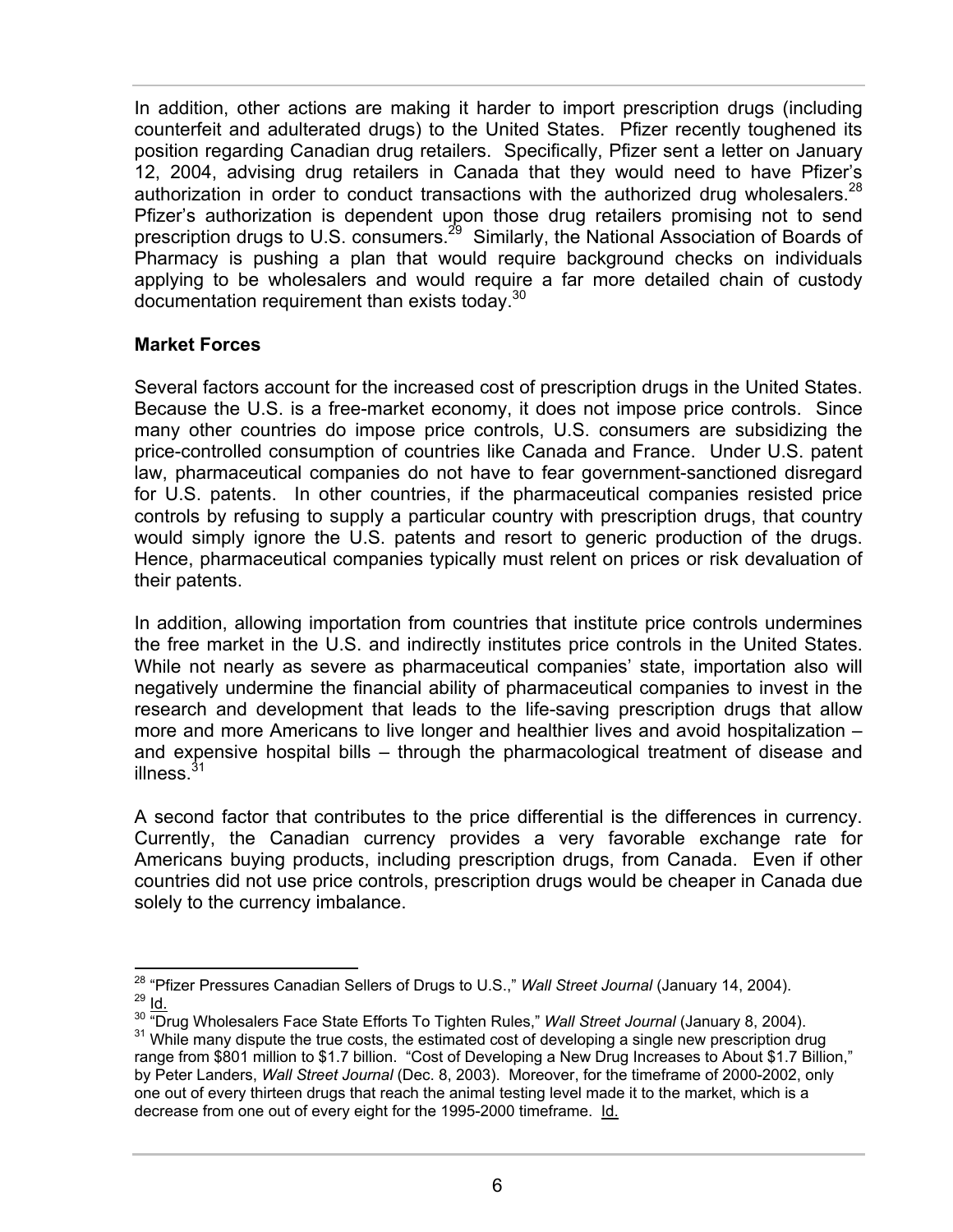A third market force that contributes to the price of prescription drugs in the U.S. is that pharmaceutical companies engage in aggressive direct-to-consumer marketing. Most other countries, including Canada, do not permit direct-to-consumer marketing by pharmaceutical companies. In the U.S., such advertising is considered protected under the First Amendment. While exact figures can be hard to verify, few dispute that pharmaceutical companies spend a meaningful amount of money on direct-to-consumer advertising, which does impact the price of prescription drugs.

A final reason for increased prices of prescription drugs in the U.S. is the cost of litigation and the level of litigiousness in the U.S. as compared to other developed countries. In a recent report from The Manhattan Institute's Center for Legal Policy, it was noted that total tort costs annually exceed \$200 billion and are expected to exceed \$3.6 trillion over the next ten years. $3^2$  These figures exclude the tobacco settlement, most contract and securities litigation, most punitive damages and legal fees generated in non-tort matters.<sup>33</sup> As a comparison, over the last thirty years, while the consumer price index grew 1.1% and the gross domestic product grew 5.0% annually, tort costs grew at an annual rate of  $9.1\%$ .<sup>34</sup> After growing at an astonishing rate of 14.4% in 2001, tort costs came in at 13.3% in 2002 and reached \$233 billion, which translates into a per person "tax" of \$809.<sup>35</sup> This litigation "tax" is passed on to consumers in the form of higher prices.

For example, Wyeth (formerly American Home Products) is presently engaged in the long-running battle over the use of the diet drug combination Fen-Phen. The litigation includes a class action and over seventy thousand individual claims.[36](#page-9-4) As of today, Wyeth has reserved  $$16.6$  billion<sup>37</sup> to be used to pay the litigation costs and compensation to those truly injured by the use of Fen-Phen and the far greater number whose injuries are far more tenuous.<sup>38</sup> One doctor is currently being sued under RICO for allegedly falsely certifying Fen-Phen claims when it was discovered that her practice consisted of doing echocardiograms for 25 plaintiff's firms for 12 hours a day, five days a week, which in one eleven month period earned her over \$3.2 million.<sup>39</sup>

<span id="page-9-0"></span><sup>&</sup>lt;sup>32</sup> "Trail Lawyers, Inc.: A Report on the Lawsuit Industry in America 2003," The Manhattan Institute's Center for Legal Policy (2003).<br>
<sup>33</sup> ld.

<span id="page-9-1"></span>

<span id="page-9-3"></span><span id="page-9-2"></span>

 $\frac{34}{34}$  <u>Id.</u><br><sup>35</sup> "U.S. Tort Costs: 2003 Update: Trends and Findings on the Costs of the U.S. Tort System (Executive<br>Summary)," Tillinghast-Towers Perrin, p.2 (2003).

<span id="page-9-4"></span>

<span id="page-9-7"></span><span id="page-9-6"></span><span id="page-9-5"></span>

<sup>&</sup>lt;sup>36</sup> "Woman asks that award in Fen-Phen case be reduced," The Sacramento Bee (Dec. 11, 2003).<br><sup>37</sup> "Drugmaker's quarterly earnings mixed," *Philadelphia Inquirer* (Oct. 23, 2003).<br><sup>38</sup> "Tough Questions Are Raised On Fen-P District Judge Harvey Bartle III, upon reviewing the medical claims, stated that the doctor's practice "resembled a mass production line that would have been the envy of Henry Ford." Id. Judge Bartle also noted that the doctor "never met with the claimants, never reviewed their medical records, and largely relied on the law firms to provide the medical history." "RICO Suit Filed in Fen-Phen Dispute," *The Legal Intelligencer* (Sept. 22, 2003).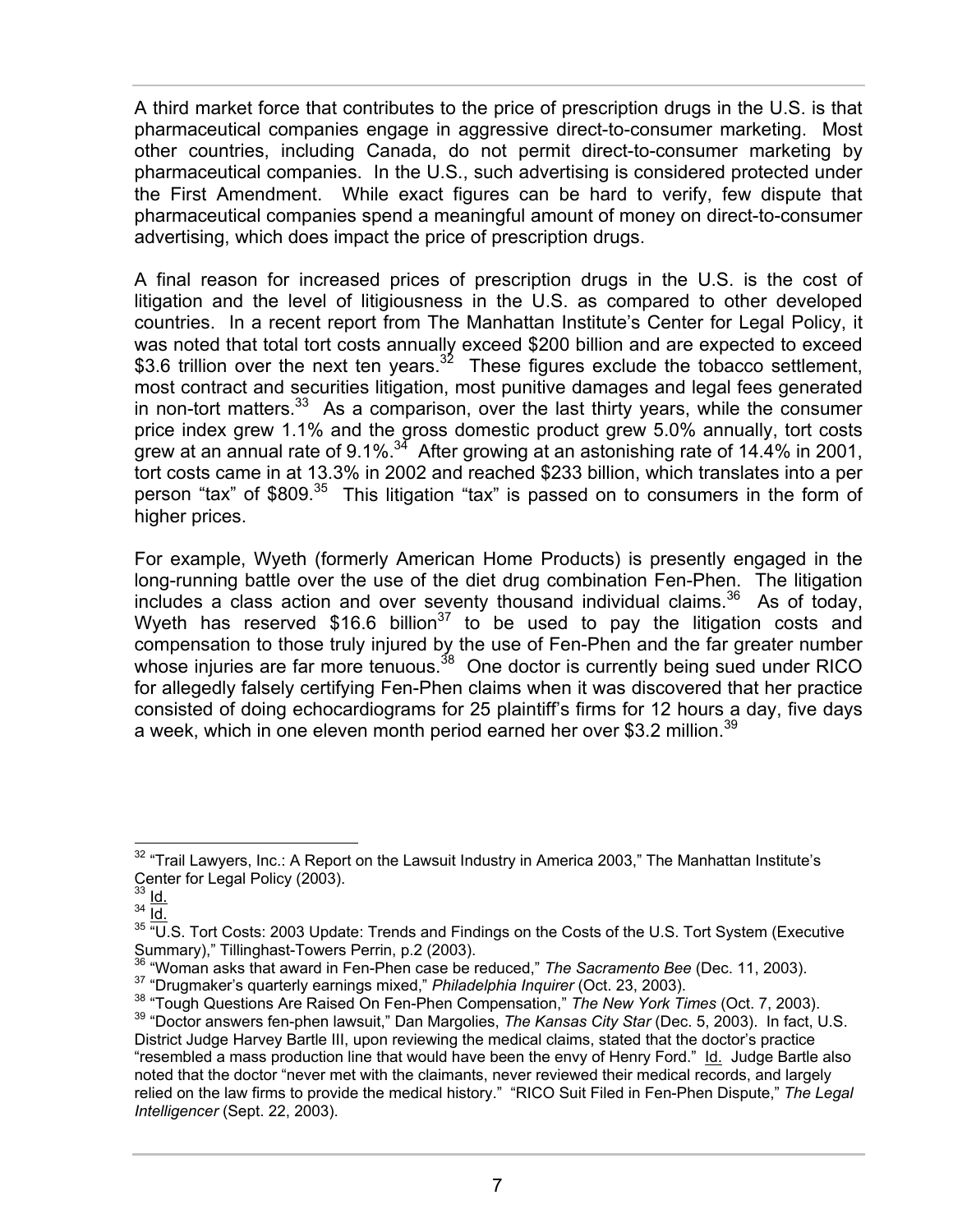<span id="page-10-0"></span>While many can debate the extent of the negative impact (such an amount certainly wouldn't be positive or cost-neutral), Wyeth's tort costs on Fen-Phen run in the billions, and negatively undermine its ability to invest in new research and development. As a result, the prices of its other prescription drugs are impacted.

Given the sheer number of lawsuits (legitimate and otherwise) against pharmaceutical companies, it is not surprising that the prices of their products are increasing.

### *Existing Resources Available to Coloradans*

A number of resources are available to Coloradans who lack prescription drug coverage to purchase prescription drugs in the United States. They include both public and private sector programs. Brief descriptions of a few are included here.

#### **Public Sector Resources**

#### Medicare

Congress recently passed a new Medicare prescription drug benefit. On December 8, 2003, President Bush signed the legislation into law. Beginning in mid-2004 and continuing through 2005, Medicare enrollees will be able to purchase, at an estimated cost of \$35 per year, prescription drug discount cards, which are expected to save cardholders between 15 and 25 percent off of retail drug prices.<sup>40</sup>

Beginning in 2006, the federal government will subsidize a prescription drug benefit, which will be administered by private insurers. Monthly premiums are anticipated to run approximately \$35 per month. After satisfying a \$250 annual deductible, the program would pay 75 percent of an enrollee's drug costs up to \$2,250 each year. There would be no prescription drug coverage for costs between \$2,250 and \$3,600, meaning the enrollee would pay all of these costs out-of-pocket. The program would then cover 95 percent of costs exceeding \$3,600.<sup>[41](#page-10-2)</sup>

The new program also has special subsidies for low-income enrollees. The monthly premiums, deductibles and coverage gaps will be waived for enrollees with annual income that is less than \$12,123 and with less than \$6,000 in fluid assets.<sup>[42](#page-10-3)</sup>

#### Medigap

Medicare beneficiaries may purchase "Medigap" coverage from private insurers. Such policies typically entail premium payments of between \$200 and \$300 per month. Policyholders then pay 50 percent of the cost of their prescription drug costs. Benefits are capped at either \$1,250 or \$3,000 per year, depending upon the plan selected. Additionally, Medigap policies may have high annual deductibles.

<span id="page-10-1"></span><sup>&</sup>lt;sup>40</sup> "Lawmakers ready to pass landmark Medicare legislation," by David Espo, *The Rocky Mountain News*<br>(Nov. 24, 2003), p.21A.<br><sup>41</sup> "Dotaila of Madissas bill to seculor

<span id="page-10-2"></span><sup>(</sup>Nov. 24, 2003), p.21A. 41 "Details of Medicare bill to provide prescription coverage," *The Rocky Mountain News* (Nov. 25, 2003), p. 23A.

<span id="page-10-3"></span><sup>&</sup>lt;sup>42</sup> ld.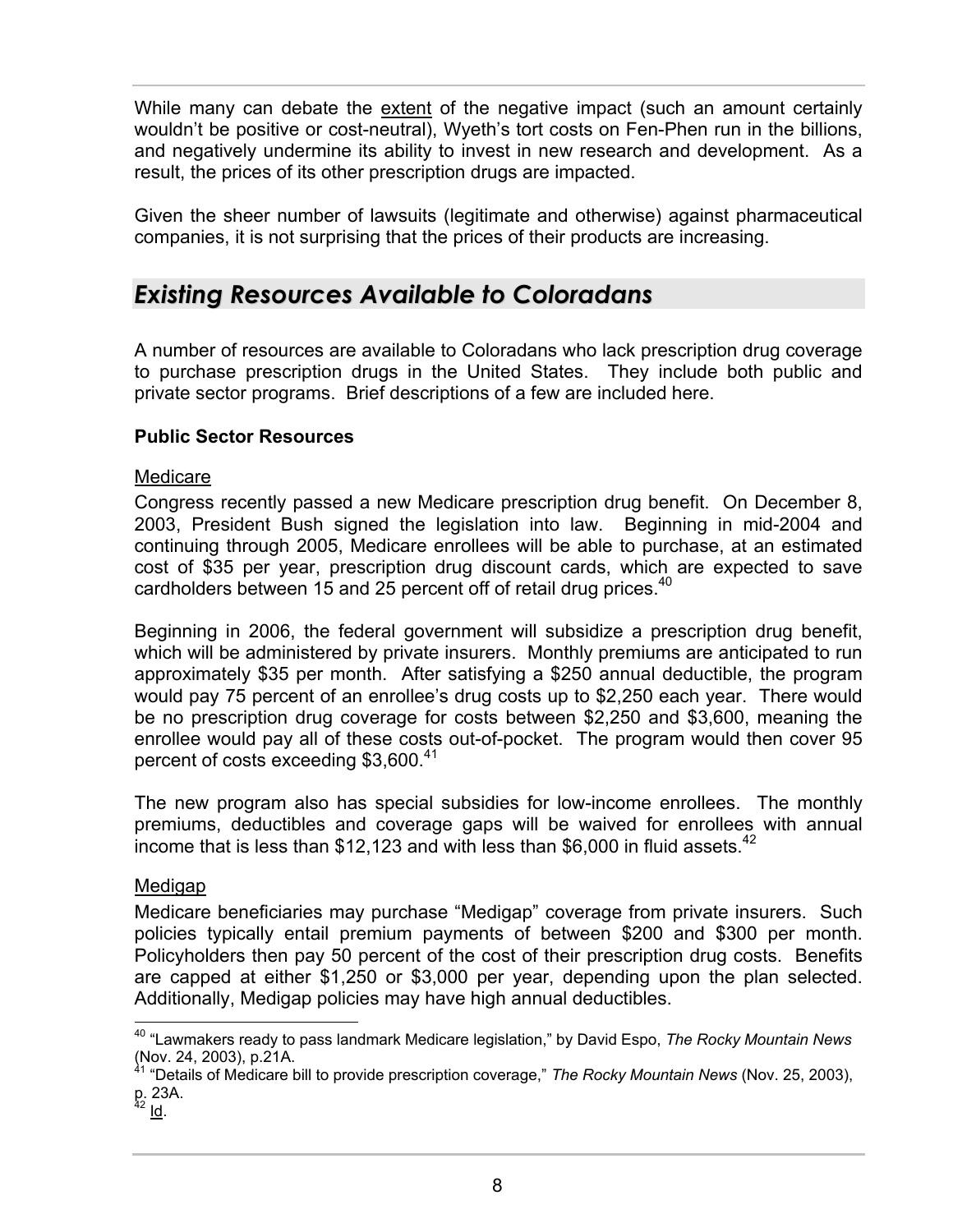Under Medicare's new prescription drug benefit, individuals must choose between drug coverage provided by Medicare and that provided by Medigap policies. Medicare enrollees will not be able to obtain supplemental drug coverage to assist with Medicare's coverage gaps if they are enrolled in Medicare's drug program.<sup>[43](#page-11-0)</sup>

#### Medicaid

Medicaid is a partially federally funded healthcare assistance program administered in Colorado by the Department of Health Care Policy and Financing (HCPF). Depending upon the level of Medicaid benefits awarded, Medicaid may provide prescription drug benefits either free of charge or at steeply discounted rates. For example, a beneficiary may be required to pay a co-payment of \$0.75 for generic prescription drugs or \$3.00 for brand name prescription drugs.<sup>[44](#page-11-1)</sup>

Eligibility is generally based on income and assets. In very general terms, full Medicaid benefits may be awarded if income is less than between \$500 and \$600 per month and assets held, excluding a primary residence and certain life insurance policies, amount to less than \$2,000 or \$3,000.[45](#page-11-2)

#### **Private Sector Resources**

In addition to the above resources, private sector resources have been created to assist citizens in their search for affordable prescription drugs.

#### Rx Assist

Operated from St. Anthony's Hospital, Rx Assist is a free telephone counseling service that helps individuals determine whether they qualify for programs that offer lower priced or free prescription drugs. Rx Assist was created in cooperation with Saint Anthony's Hospital, Rose Community Foundation, Health One Alliance and the Denver Regional Council of Governments.

The role of this program is valuable to Colorado because the success of the Rx Assist mission may impact hospital admissions. Although empirical evidence is lacking, some healthcare professionals estimate that approximately 30 percent of hospital admissions occur because of individuals not taking medications properly, including not taking prescribed drugs. Nonetheless, it is reasonable to conclude that this program should have some positive impact on medication non-compliance.

<span id="page-11-0"></span> <sup>43 &</sup>quot;New Medicare Bill Bars Extra Insurance for Drugs," by Robert Pear, *The New York Times* (Dec. 7,

<span id="page-11-1"></span><sup>2003). 44</sup> As downloaded from www.chcpf.state.co.us/MedicaidEligibility/brochure.htm on Nov. 24, 2003.

<span id="page-11-2"></span><sup>45</sup> As downloaded from www.chcpf.state.co.us/MedicaidEligibility/EligibilityChart.htm on Nov. 24, 2003.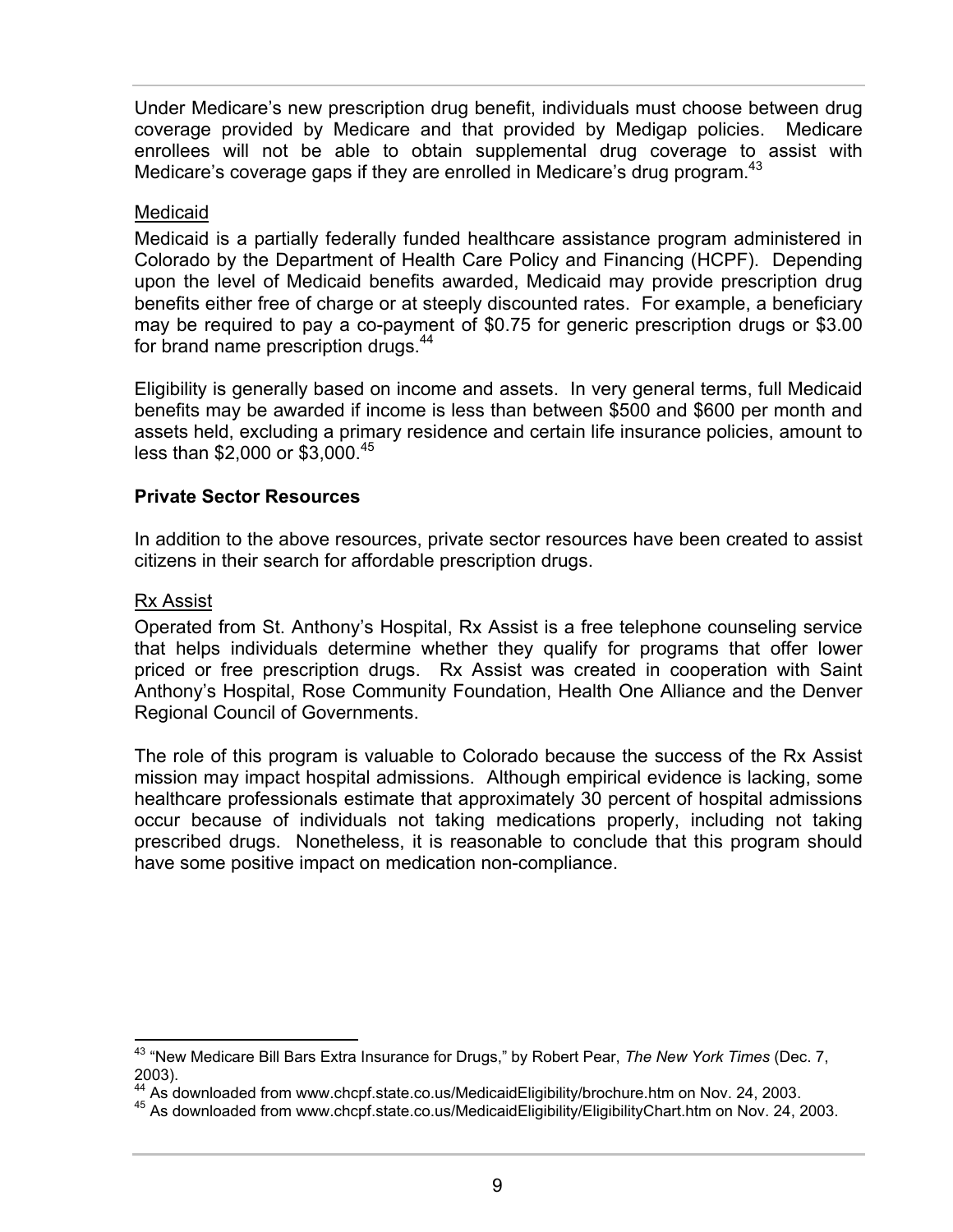In addition to connecting patients with affordable prescription drugs, Rx Assist helps patients deal with the often-cumbersome bureaucracy of the pharmaceutical industry. Many programs sponsored by pharmacy companies can be complex and paperwork intensive. Further, participants found that pharmaceutical companies change forms without notice and reject old forms without communication to the participant. The personal assistance provided by Rx Assist staff enables patients to successfully acquire needed prescription drugs.

#### Various Programs Sponsored by Individual Pharmaceuticals Manufacturers

Most pharmaceutical manufacturers have plans to assist the poor and indigent in obtaining prescription drugs. Although qualifications vary from manufacturer to manufacturer, in general, individuals must have income less than 200 percent of the federal poverty level (FPL). In 2003, the FPL for a single individual was \$8,980 per year, and \$12,120 for a couple.<sup>46</sup> Depending upon the manufacturer and the patient's particular set of circumstances, the drugs may be sold to the patient at a discount or provided free of charge.

Complications with these programs involve varying qualifications, considerable amounts of paperwork and the requirement that the patient know which manufacturer makes a particular drug so that the patient can apply to the proper manufacturer. This is particularly troublesome for patients on multiple medications. Additionally, some manufacturers require the prescribing physician to be more involved in the process than others. Such involvement may include completing forms and physically receiving the drugs for distribution to the patient.

#### Together Rx

Partially in response to the problems inherent in the programs sponsored by individual pharmaceutical manufacturers, eight such manufacturers, together with the Pharmaceutical Research and Manufacturers Association, developed the Together Rx plan.

The Together Rx's Internet web page claims to have saved more than one million senior citizens more than \$228 million<sup>47</sup> by offering discounts of between 20 and 40 percent off retail<sup>48</sup> on approximately 181 different drugs.<sup>[49](#page-12-3)</sup>

Unfortunately, Together Rx is only available to individuals who are enrolled in Medicare, have an annual income of less than \$28,000 for singles or \$38,000 for couples, and who lack prescription drug coverage (both public and private).<sup>50</sup> Additionally, discounts apply only to the drugs manufactured by the eight manufacturers participating in the program and the level of discount varies by drug and pharmacy. There is no cost to the consumer to join the Together Rx program.

<span id="page-12-1"></span><span id="page-12-0"></span>

 $46$  68 Fed. Reg. 6456-6458 (2003).<br> $47$  As downloaded from www.togetherrx.com on Nov. 20, 2003.

<span id="page-12-2"></span><sup>48</sup> As downloaded from www.togetherrx.com/about.html on Nov. 20, 2003.

<span id="page-12-3"></span><sup>49</sup> As downloaded from www.togetherrx.com/druglist.html on Nov. 20, 2003.

<span id="page-12-4"></span><sup>50</sup> As downloaded from www.togetherrx.com/about.html on Nov. 20, 2003.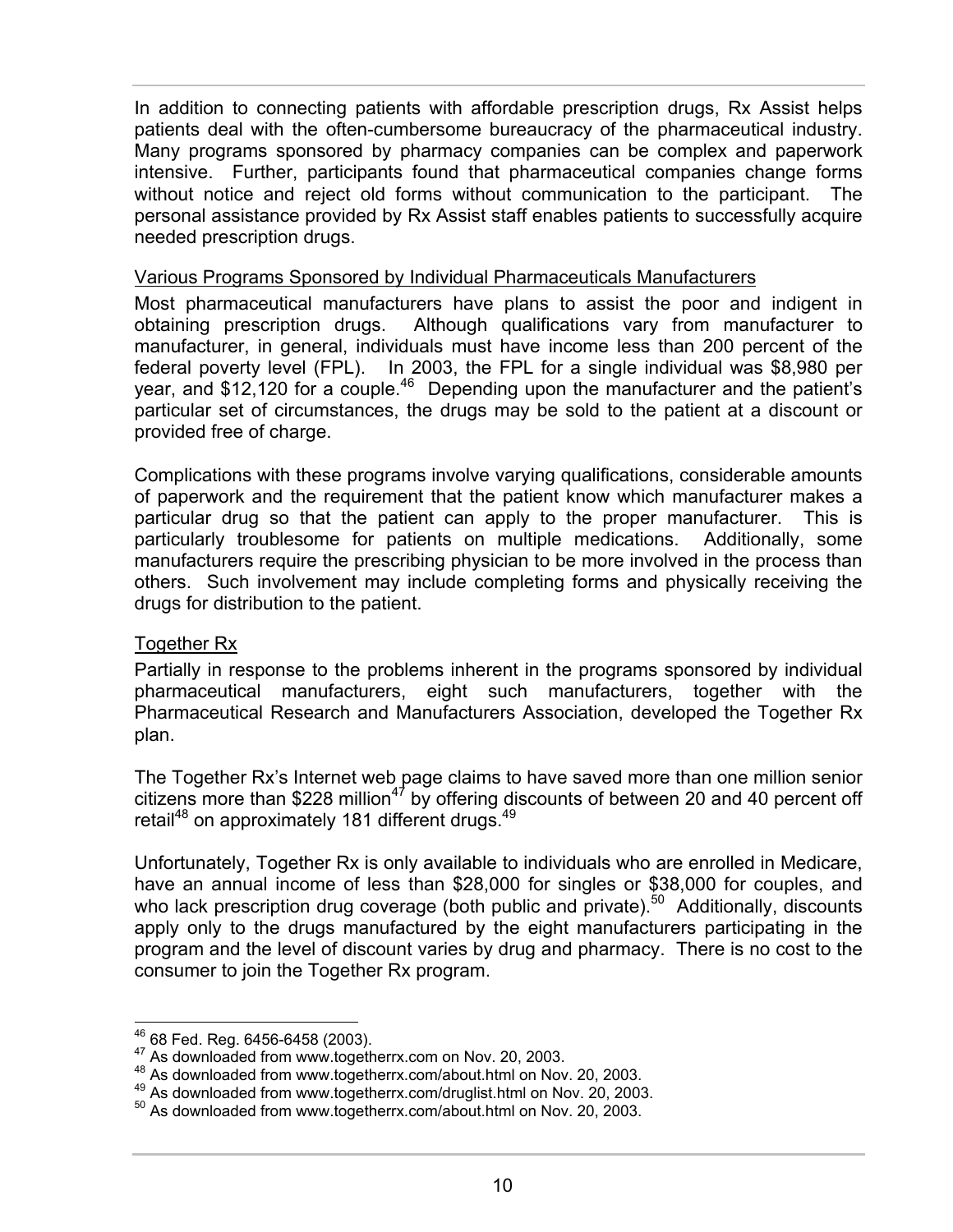## <span id="page-13-0"></span>*State and Local Government Action*

Given that it is impossible to separate the political from the prudent, it is naïve to believe that many state and local actions to import prescription drugs do not involve the political calculation that senior citizens vote and want less expensive drugs, or that budget shortfalls can be made up by importing less-expensive prescription drugs. Unless a state or local government possesses the resources and expertise to certify the safety of imported prescription drugs to the same degree that the FDA certifies the U.S. pharmaceutical drug supply, any attempt to import prescription drugs is fraught with potential liability.<sup>51</sup>

For example, any state or local government that violates a mandatory directive of federal law loses all immunity for claims arising under that action.<sup>52</sup> As a result, that government entity is liable for all damages. $53$ 

While Colorado fully supports the concept of federalism, the federal government has wholly pre-empted the regulation of the pharmaceutical drug industry. Equally important is the exclusive role the federal government plays in international trade issues. Simply because a state or local government dislikes the federal government's position on a particular issue does not permit that government entity to ignore the law. Such selective respect for the rule of law by state and local governments undermines that acting government's own legitimacy at enforcing its own laws.

For example, other than respect for the rule of law, what stops a county or city government in Illinois from deciding that certain Illinois state laws are not worthy of being followed? Do government entities really want to create an environment in which each government entity gets to pick and choose which laws it wants to respect and which laws it wants to ignore? After all, if access to cheaper prescription drugs justifies disregarding the rule of law, than so should countless other items, including access to cheaper medical care, access to cheaper food, access to cheaper shelter, access to cheaper clothing and the list goes on and on.

Regardless, despite attempts to reap political or financial gain from importing prescription drugs from Canada, state and local governments are facing increasing practical difficulties in starting such programs. Recently, the Canadian International Pharmacy Association, the largest representative of Canadian pharmacy importers, announced that its twenty-seven members would not provide prescription drugs for state and local government programs.<sup>54</sup>

<span id="page-13-1"></span>l <sup>51</sup> States and local governments that engage in the importation of prescription drugs could face private legal actions if imported prescription drugs harm consumers. "States to Help Citizens Import Canadian Drugs," *Wall Street Journal* (Dec. 18, 2003). 52 "The Granite State May Be In For Expensive Litigation," Jeffrey Axelrod, *The Weirs Times* (January 8,

<span id="page-13-2"></span><sup>2004). 53</sup> Id. 54 "Canada Cools to U.S. Drug Flow," *Wall Street Journal* (Dec. 26, 2003).

<span id="page-13-3"></span>

<span id="page-13-4"></span>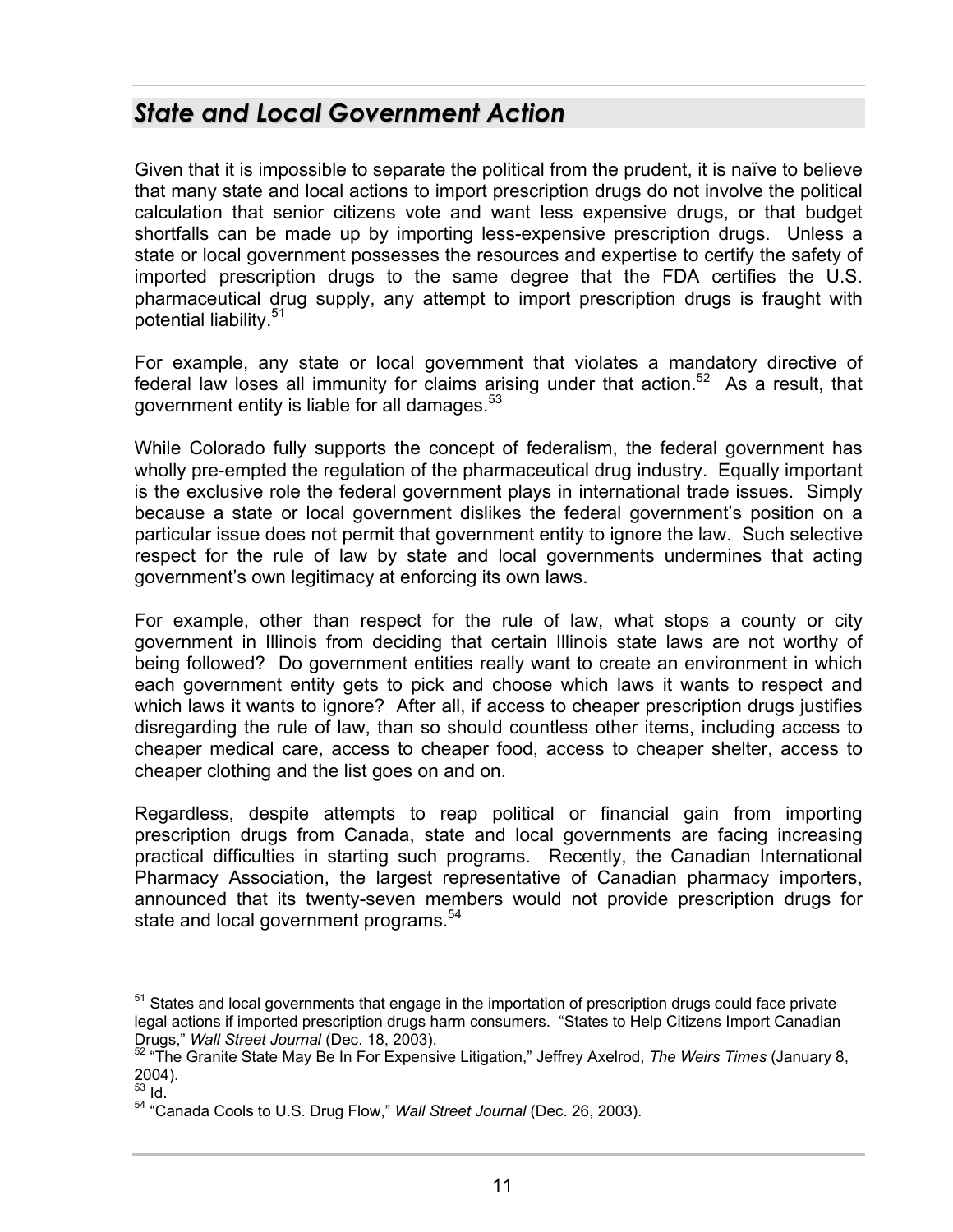<span id="page-14-0"></span>Even more ominous is the upcoming decision by the Canadian Medical Protective Association—the entity that provides malpractice insurance to Canadian doctors—to decline coverage for doctors who are sued over Internet prescription drug transactions in Canada.<sup>55</sup> The ban already applies to U.S.-based lawsuits.<sup>56</sup> Hence, Canadian doctors who rewrite U.S. prescriptions will be unable to procure malpractice insurance, which is a key requirement of many Canadian provinces for a doctor to be licensed.<sup>[57](#page-14-3)</sup>

With increasing pressure being brought by the federal government, the likelihood of state or local action becomes more perilous.

Noted below are brief discussions of a few of state and local government plans.

#### Maine

Enacted in 2000, the Maine Rx program provides discounted prescription drugs to those that enroll. Under the program, Maine negotiated rebates and other discounts with drug manufacturers to fund the reduced price for drugs offered to the program's participants. If a drug manufacturer does not enter into a rebate agreement with the state, that manufacturer's Medicaid sales are subject to a prior authorization procedure.

Thus, Maine is experimenting with a way in which to provide affordable prescription drugs to its citizens without resorting to foreign pharmacies.

#### Illinois

In October 2003, the governor of Illinois requested that the Food and Drug Administration (FDA) grant Illinois the legal ability to purchase prescription drugs for its state employees and retirees from select Canadian pharmacies. In making this request, Illinois prepared an 85-page report outlining the safeguards the state was proposing, a finding that Canadian pharmaceuticals and pharmacies were safe, and the estimated cost savings to the State of Illinois.<sup>[58](#page-14-4)</sup>

On November 6, 2003, the FDA denied Illinois' request.

#### Springfield, Massachusetts

Unlike the State of Illinois, the City of Springfield, Massachusetts, did not seek FDA approval to obtain prescription drugs for its employees and retirees from Canadian pharmacies. Rather, it established a relationship with a Canadian pharmacy and offered the plan to its approximately 9,000 employees and retirees. The FDA is planning to shut down the operation.<sup>[59](#page-14-5)</sup>

<span id="page-14-1"></span>l <sup>55</sup> "Insurer won't cover doctors for Net drug lawsuits," *Winnipeg Free Press* (January 6, 2004).<br><sup>56</sup> <u>Id.</u><br><sup>57</sup> <u>Id.</u><br><sup>58</sup> Kamath and McKibbin, *supra*.<br><sup>59</sup> "Boston to defy rules on drug imports," *Financial Times* (De

<span id="page-14-2"></span>

<span id="page-14-3"></span>

<span id="page-14-4"></span>

<span id="page-14-5"></span>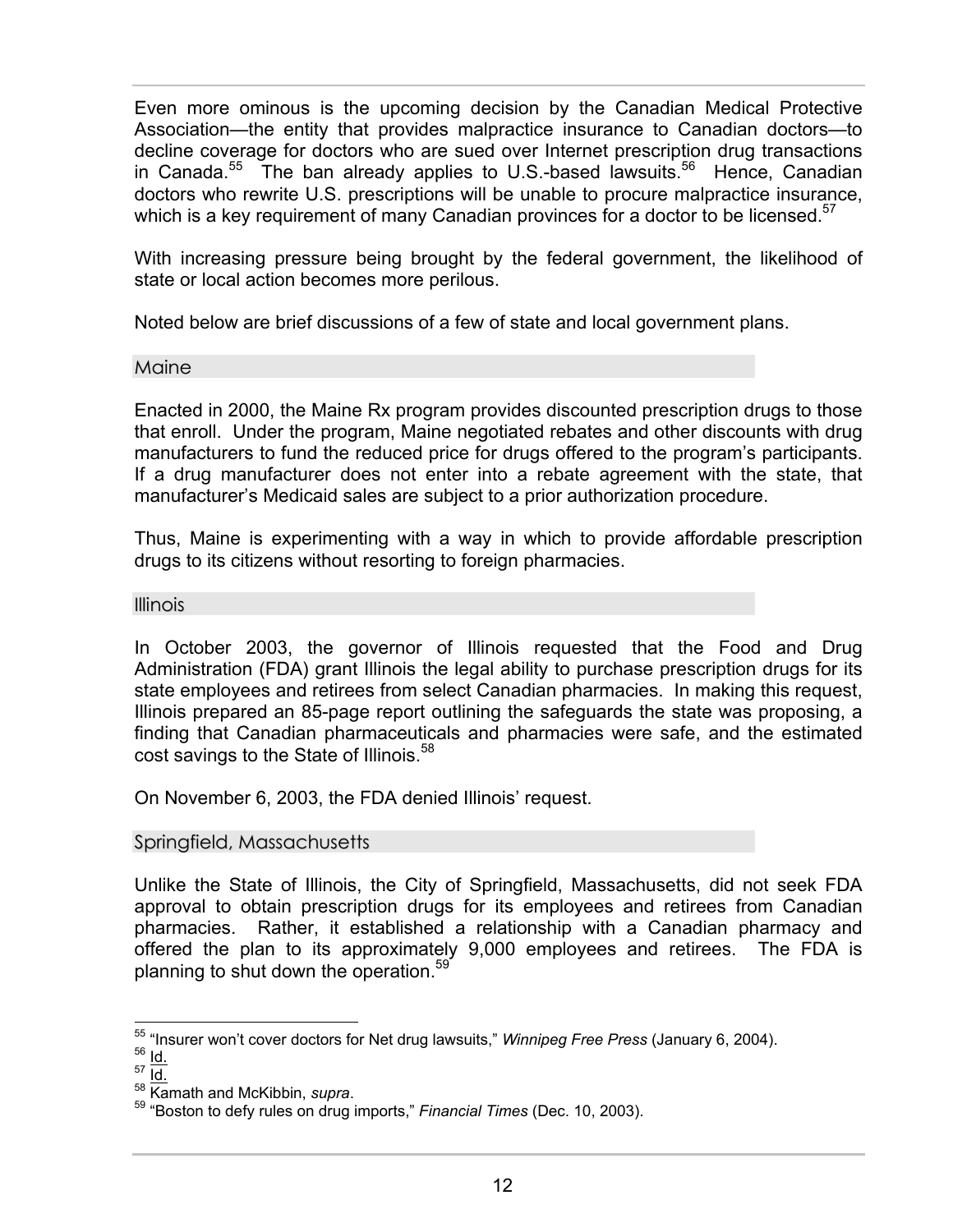## <span id="page-15-0"></span>*Analysis and Recommendations*

In exploring whether and what Colorado can or should do regarding the importation of prescription drugs from foreign sources, several options presented themselves. However, for the reasons discussed below, the Department of Regulatory Agencies (DORA) concludes that the recommendations made herein represent the best course of action for Colorado consumers.

In conducting this review, Colorado's statutory sunrise criteria have been applied as well as an analytical benchmark. While this review is not a statutorily mandated sunrise review, in creating the sunrise criteria, the General Assembly created a meaningful and appropriate guide for determining whether the government should distort the market through regulation.

First and foremost, it is imperative to remember that, with limited exceptions, federal law prohibits the importation of drugs into the United States. That the Food and Drug Administration (FDA) has thus far adhered to a strategy of selective enforcement is irrelevant. Anything that Colorado or any other governmental entity does in contravention of this federal law demonstrates disregard for the rule of law, a fundamental premise upon which the American legal and social systems are based. In all likelihood, such action would eventually result in expensive court battles between the federal and state or local governments.

Secondly, one of the primary roles of government is to protect the health, safety and welfare of the people. While claims that the Canadian drug supply is awash with counterfeit drugs may be exaggerated, the fact remains that counterfeit drugs do enter foreign markets, just as they enter the U.S. market. The difference is that in the United States, the FDA and pharmaceutical companies can be pressured by the American people and the U.S. government to focus their inspection and enforcement efforts on reducing the amount of counterfeit drugs circulating in the U.S. market. The American people and the U.S. government, however, have limited power to influence the policy directions of other countries. In other words, the U.S. has no control over whether and how many counterfeit drugs enter foreign systems, which may ultimately end up in the hands of U.S. consumers.

In conducting the research for this report, very few parties suggested that Colorado follow the examples established by Springfield, Massachusetts or the State of Illinois. However, some have suggested that Colorado regulate foreign pharmacies that export into Colorado, regulate the storefront facilitators that operate in Colorado, or criminalize, under state law, the importation of prescription drugs from abroad. This section analyzes the various regulatory options.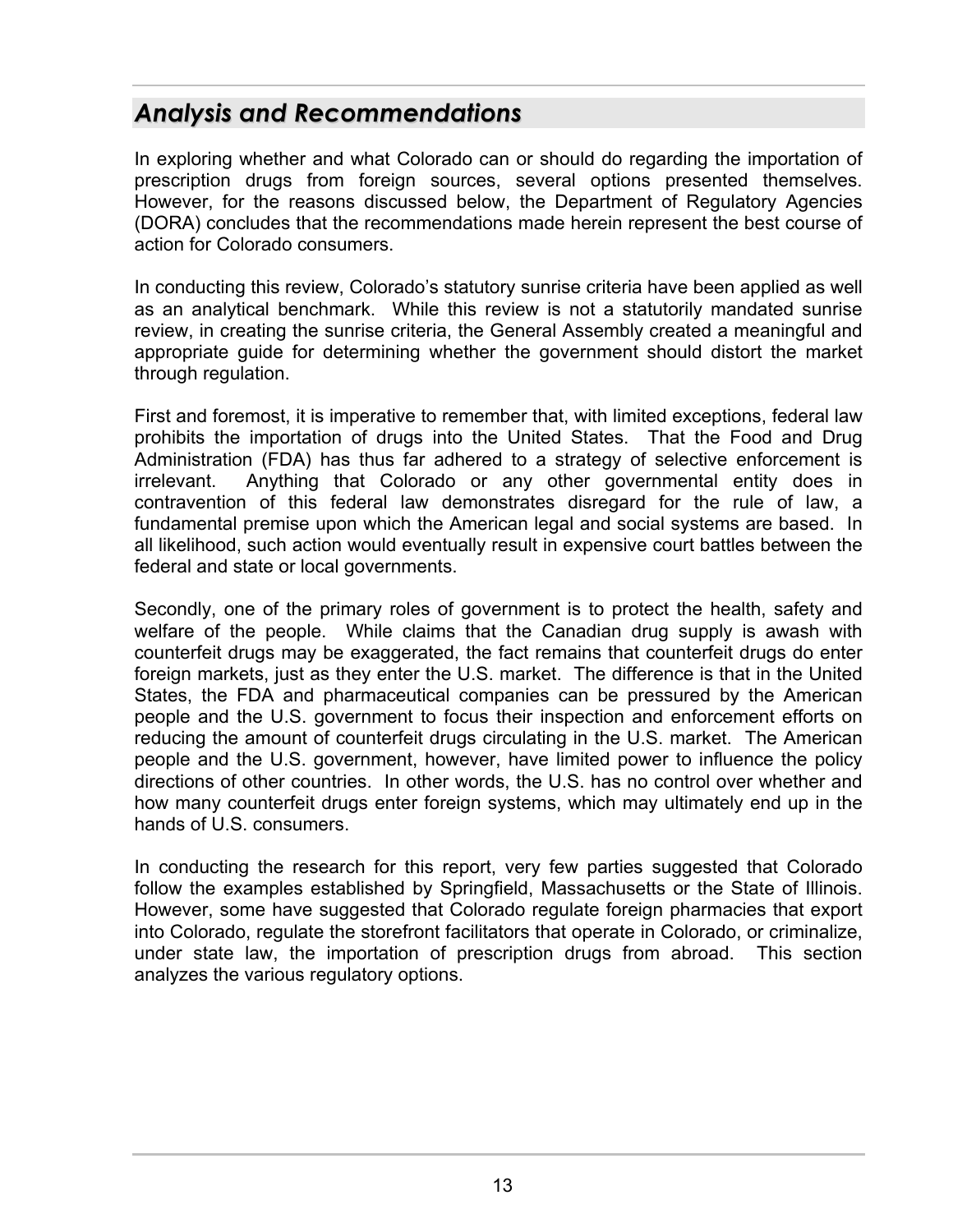#### Create a Registration Requirement for Foreign Pharmacies and Facilitators

Currently, Colorado law requires U.S.-based pharmacies located outside of Colorado that ship drugs to consumers in Colorado to register with the Colorado Board of Pharmacy (Pharmacy Board). [60](#page-16-0) But for references in this law to the "state" in which the pharmacy is licensed, located, or both, this statutory provision could provide the grounds for the Pharmacy Board to register foreign pharmacies that export into Colorado. To include foreign pharmacies in this requirement would require a simple statutory change, replacing "state" with "jurisdiction."

However, this, too, could create more problems than it would solve. Registering foreign pharmacies in Colorado would be an explicit attempt to assist consumers in violating the federal ban on imports. It would also send a conflicting message to Coloradans – under federal law it is illegal to import drugs from foreign countries, but the State of Colorado regulates foreign pharmacies that export drugs into Colorado. This would give foreign Internet or mail order pharmacies an air of legitimacy.

Additionally, it would be difficult, if not impossible, as a practical matter, for the Pharmacy Board to regulate and discipline a foreign-licensed pharmacy. If the foreign pharmacy chose to ignore disciplinary action, the Pharmacy Board lacks the resources to go into a foreign court to enforce any such order. For example, none of the Assistant Attorney Generals assigned to DORA are licensed to practice law in Canada. Other jurisdictional hurdles exist such as the force of law that a Colorado action would have in Canada and the ability of consumers to seek redress against foreign entities.

A more complicated matter is that of the foreign pharmacy that refuses to register with the Pharmacy Board. How could the Pharmacy Board enforce an injunction against a foreign pharmacy when the Pharmacy Board does not even know where that pharmacy is physically located? The Internet affords mail order pharmacies the luxury of anonymity. Additionally, the number of Internet pharmacies is almost impossible to discern. Thus, a requirement that foreign pharmacies register with the Pharmacy Board would impose upon the Pharmacy Board a regulatory task that would be impossible to enforce.

For the very same reasons noted above, giving the Pharmacy Board cease and desist power would not solve this problem. Instead, it would result in the Pharmacy Board being mired down with complaints by competitors to shut down importers and facilitators at the expense of time spent monitoring those pharmacies currently regulated by the Pharmacy Board. Without jurisdiction over those entities and without a substantial increase in resources to try to enforce cease and desist orders in a foreign country, the power would constitute a classic case of all bark and no bite. Moreover, given that the Attorney General's Office already possesses adequate resources under the Colorado Consumer Protection Act to pursue cases, adding another layer of regulatory power is simply not justified.

<span id="page-16-0"></span> $60 \text{ }$  \$ 12-22-130(1)(b), C.R.S.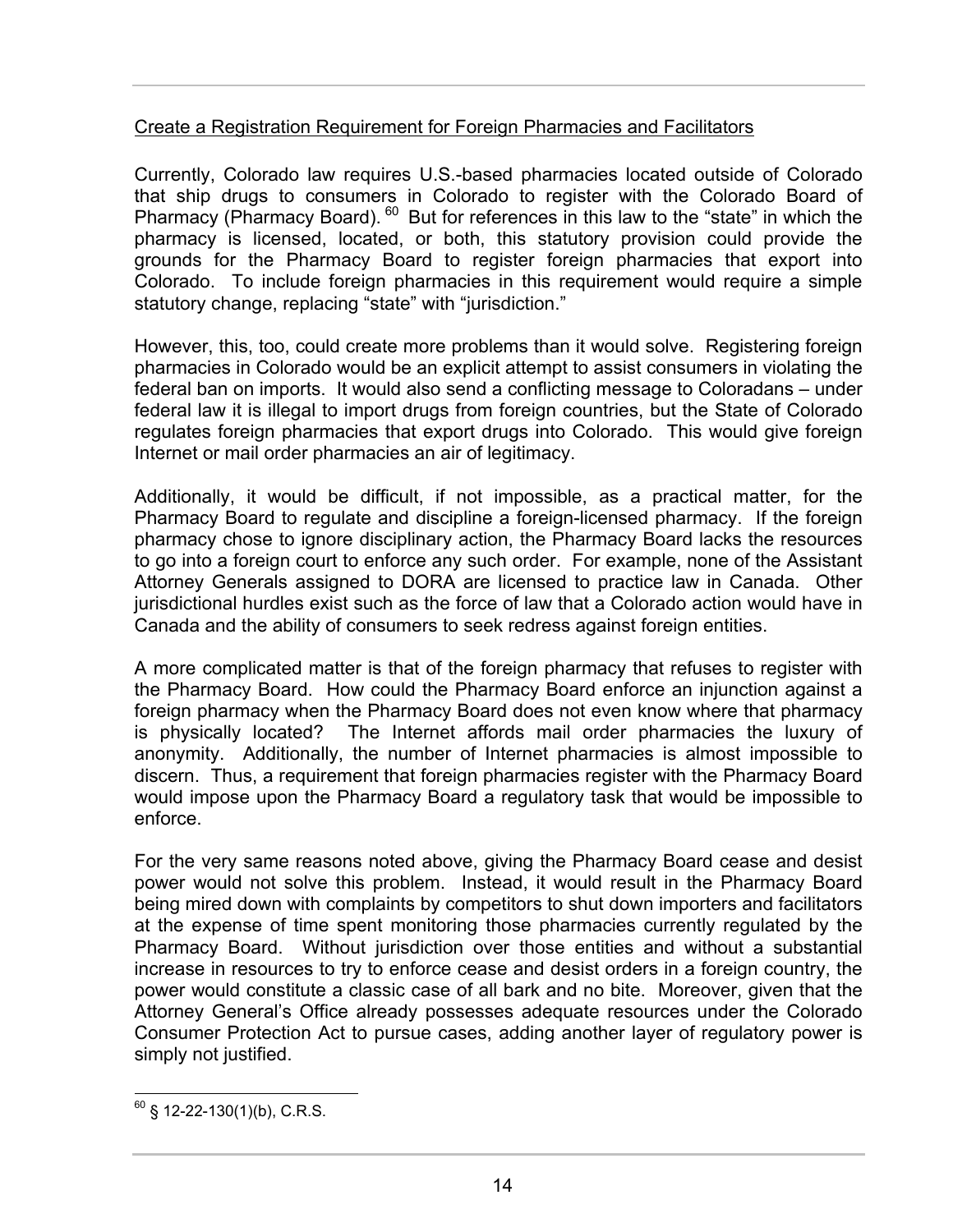Furthermore, if Colorado regulated foreign pharmacies at all, then foreign pharmacies that are not properly registered with the Pharmacy Board could easily claim to the public, via their websites, for example, that they were properly registered, thus creating a false sense of security on the part of the Colorado consumer. Such pharmacies could easily sell counterfeit or adulterated drugs to Coloradans under the false color of law. In other words, by providing a registration system intended to protect Coloradans, Colorado would open the door to bad actors fraudulently using the existence of a regulatory system as a means to lure senior citizens into using their bogus sites. Today, since no foreign pharmacy can be licensed, it is easy for consumers to be made aware that all foreign pharmacies are unlicensed. Hence, regulation could actually be used to inflict great harm, both physically and financially, on Coloradans.

As far as facilitators or storefront operators are concerned, those entities willfully flout federal law and the regulation of them is entirely inconsistent with the federal ban. While philosophical and political opposition to a law is a hallmark of our country, commercially profiting from violating the law is not. $61$  Failing to have one's view prevail through the political process does not therefore endow that person with a commercial license to ignore the law—no matter how "noble" their alleged reasoning may be.

Importantly, facilitators go take great lengths to claim that they are not pharmacies so as to evade the existing regulatory requirements of U.S.-based pharmacies. If it were found that facilitators are pharmacies, then they would be subject to the same legal requirements as Colorado pharmacies, including the requirements prohibiting importation under federal law.

Nevertheless, eight or so facilitators are now conducting business in Colorado in contravention of federal law. The FDA recently secured a court injunction against Rx Depot, one of the larger facilitators of Canadian importation.<sup>62</sup> The legal underpinnings of that injunction would apply with equal force to Colorado facilitators.

#### Create Criminal Penalties in Colorado Law

At the other end of the spectrum of possible options is the criminalization, at the state level, of foreign pharmacies that export into Colorado, of the storefront facilitators that assist them, or both. The primary idea here is to make it a felony for any person to assist another person to import prescription drugs into Colorado from another country. This would seem to necessitate making it a felony under state law to actually import such drugs, for how could it be a felony to facilitate an otherwise legal act? Therefore, the law may have to render both the Colorado consumer and the storefront facilitators guilty of felonies.

<span id="page-17-0"></span> <sup>61</sup> Commercial exploitation of the arbitrage between U.S. and Canadian prescription drug prices is not the type of civil disobedience used during the Civil Rights Movement to effectuate political and societal<br>change.<br> $\frac{62}{10}$ 

<span id="page-17-1"></span>U.S. v. Rx Depot, Inc., Case No. 03-CV-0616-EA(M) (N.D. Okla. November 6, 2003).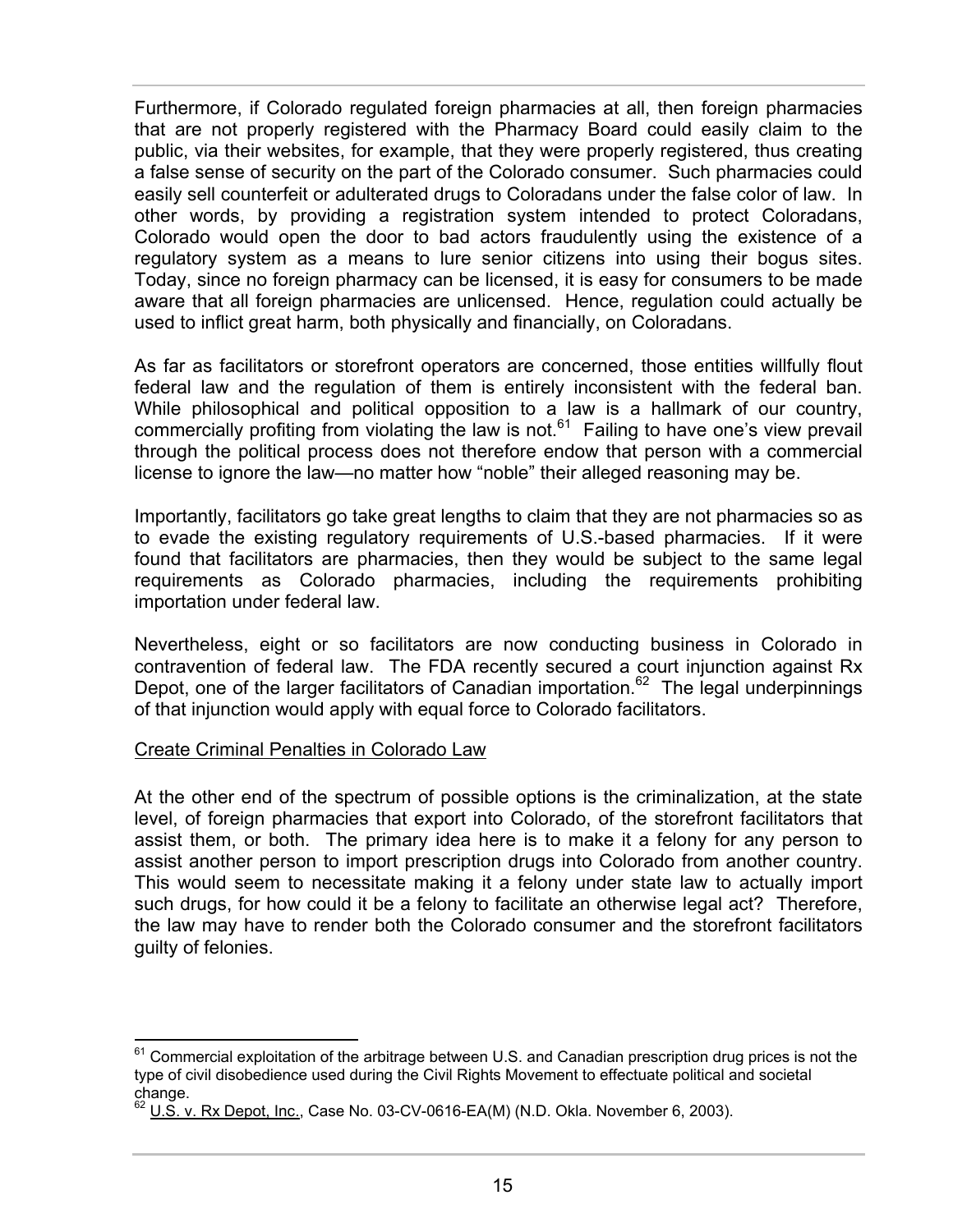If such a state law referred to the federal ban on imports, it may constitute an unlawful delegation of legislative authority. While this doctrine is typically invoked downwards, i.e., from the General Assembly to a state agency, the logic holds that it can also be invoked upwards, i.e., from the General Assembly to the U.S. Congress. The theory upon which this doctrine rests holds that the state legislature cannot delegate to another body what the law of Colorado shall be. For example, the General Assembly cannot impose a code of ethics upon a profession simply by adopting by reference the code of ethics of a professional association. This is because the professional association could change its code of ethics, and thus change Colorado law without General Assembly action. This is not permissible.

Given the present situation, the federal government regulates prescription drugs and currently prohibits the importation of prescription drugs. The wisdom of this prohibition is not for Colorado to decide, it is the federal government's. If the General Assembly were simply to pass a law stating that it is felony under Colorado law to facilitate the violation of the federal statute, what would happen if the U.S. Congress repeals the ban? Logic holds that this is the same type of unlawful delegation of legislative authority.

If the above analysis were correct, then the General Assembly would have to make it a felony under state law to import drugs from another country. This would be a difficult mandate to enforce. The state's courts are already overburdened and it does not seem likely that the state's district attorneys would prosecute cases against senior citizens for importing affordable prescription drugs unless and until someone is harmed.

But why should Colorado pass laws that so closely mirror federal laws? Does not such action resemble an indirect unfunded mandate? The federal government has a ban in place that, for one reason or another, is not being aggressively enforced. Why should Colorado pass a law enabling the state to, in essence, enforce the federal ban if the federal government does not see fit to aggressively enforce it? Presumably, the federal ban was enacted to protect Americans. Through failing to aggressively enforce the ban, the federal government has, in essence, shifted the burden of enforcement to the states. Without funds to enforce such laws, it becomes an unfunded mandate.

The federal government, not the states, is in the ideal position to address this issue. The importation of prescription drugs into the U.S. involves issues of international trade and macroeconomics that directly impact the nation's healthcare delivery system. Healthcare costs are rising across the board, in Colorado and across the nation. Any attempt by Colorado to address one segment of the system will, likely, have little real effect. Only a comprehensive approach to the issue of healthcare will help to resolve the motivation to resort to foreign pharmacies.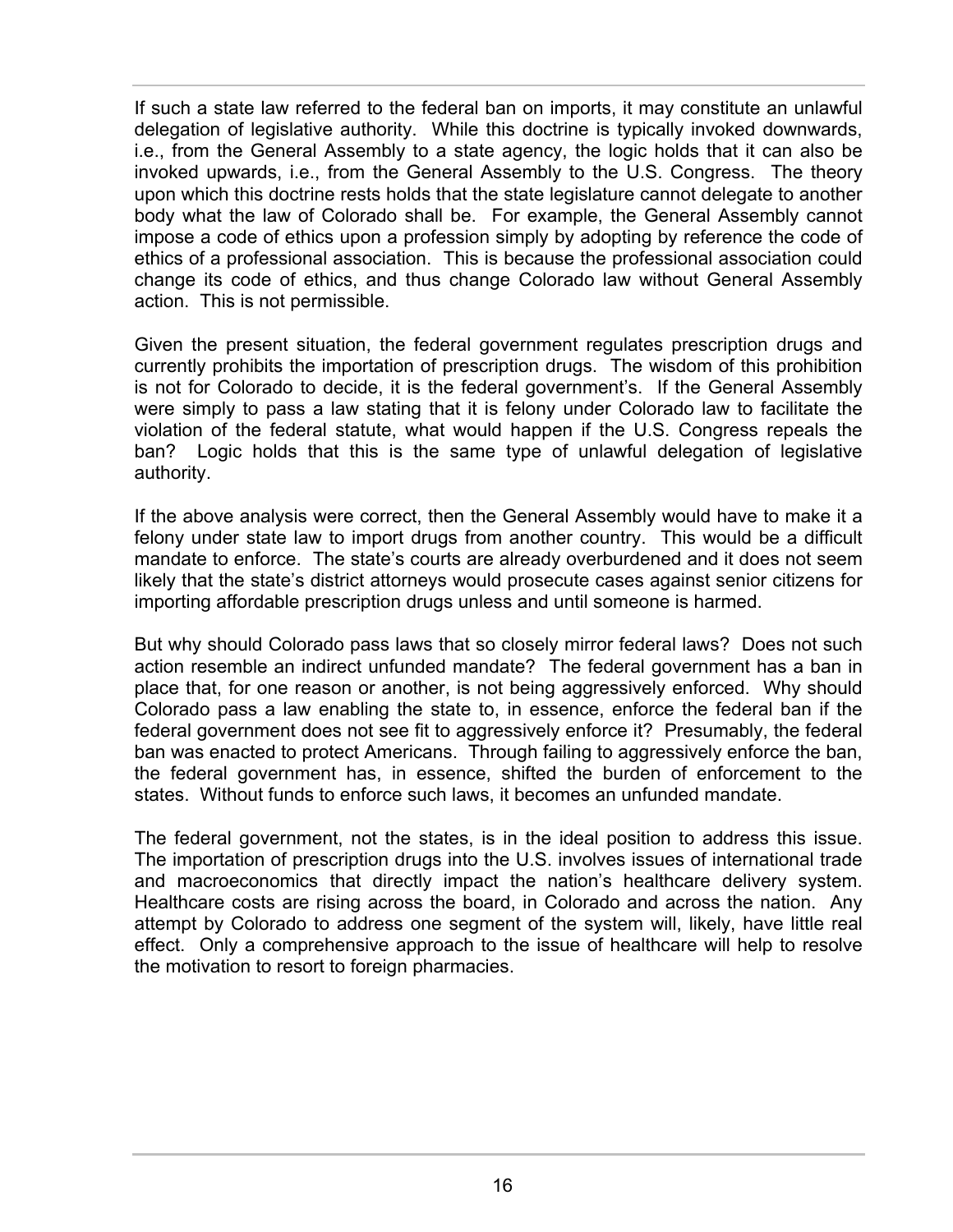<span id="page-19-0"></span>In fact, both the FDA and the Speaker of the House Dennis Hastert have heightened their rhetoric recently to address this issue.<sup>63</sup> Speaker Hastert urged the U.S. to make changes that would force Canada to discontinue the use of price controls.<sup>64</sup> FDA Commissioner Mark McClellan, on a trip to Ottawa, told reporters that countries that used price controls were not paying their fair share of pharmaceutical drug research and development[.65](#page-19-3) As the pressure continues to mount at the federal level, Congress and the President may have to take affirmative steps to end the use of price controls by other countries or permit importation.

In the end, the importation of prescription drugs from foreign pharmacies is a federal issue that must be addressed by the federal government. And, indeed, the U.S. Congress this year debated, voted on and chose keep the ban on the importation of prescription drugs from Canada. However, because the FDA has thus far refused to aggressively enforce the federal ban, the several states, including Colorado, must protect their citizens and offer those citizens an avenue for addressing legitimate complaints when they are harmed. With this in mind, DORA proposes implementation of the recommendations that follow.

Recommendation 1 – DORA should forward all complaints it receives regarding prescription drugs dispensed by a foreign pharmacy and facilitator to the Colorado Attorney General's Office, the appropriate federal authorities in the United States, and to the licensing authority for the jurisdiction in which that pharmacy is located.

For reasons discussed above, there is very little, if any, direct action that the Pharmacy Board can take to halt the importation of prescription drugs from abroad. However, that is not to say that there is nothing DORA can do to assist Coloradans who are harmed by imported prescription drugs.

Since DORA is the state agency most people would contact in the event they received adulterated, sub or super-potent prescription drugs, it seems only logical for DORA to take the lead in assisting such people. Toward this end, DORA should forward complaints it receives that involve foreign pharmacies and facilitators to the FDA, the U.S. Attorney, or both, as well as to the licensing authority for the jurisdiction in which the foreign pharmacy is located.

Additionally, DORA should forward complaints involving consumer harm as a result of imported prescription drugs to the Colorado Attorney General's Office (AGO). Certain provisions of the Colorado Consumer Protection Act (CCPA), which the AGO is charged with enforcing, are applicable to such cases as discussed below, and so, the AGO should pursue such cases vigorously.

17

l  $^{63}_{64}$  "Canada Cools to U.S. Drug Flow," *Wall Street Journal* (Dec. 26, 2003).<br> $^{64}_{64}$  <u>Id.</u><br> $^{65}_{14}$ 

<span id="page-19-3"></span><span id="page-19-2"></span><span id="page-19-1"></span>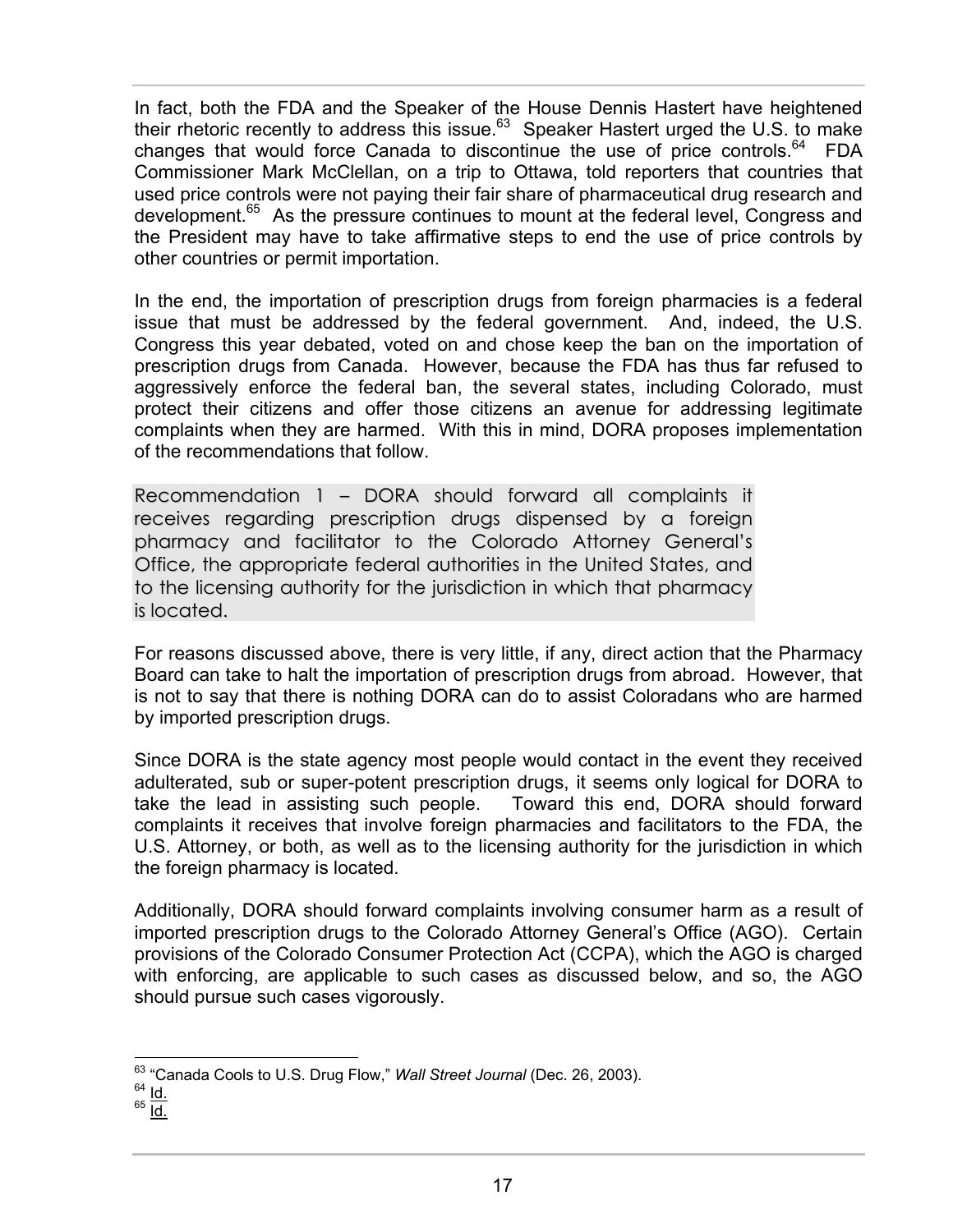<span id="page-20-0"></span>In this manner, DORA and Colorado consumers can help to alert government officials, regardless of nationality, of problem pharmacies so that proper measures can be taken to rectify any such problems.

Recommendation 2 – In cases of harm to a consumer in Colorado caused by a prescription drug dispensed by a foreign pharmacy and facilitator, the Colorardo Attorney General should pursue all remedies available under the Colorado Consumer Protection Act.

In addition to pursuing complaints referred by DORA, the AGO should also accept complaints directly from consumers involving imported prescription drugs and pursue such cases, as may be appropriate, under the CCPA. The CCPA is intentionally broad so that the AGO can adequately protect consumers on a variety of issues and on a variety of activities.

Under the CCPA, the AGO is authorized to seek redress in situations in which fraudulent or misleading statements have been made. $66$  If an importer or facilitator claimed that importation was legal and sent a prescription drug to a Coloradan that was counterfeit, adulterated, in incorrect dosage or otherwise not proper, certainly that importer or facilitator would be subject to the reach of the CCPA. For example, the AGO recently filed a lawsuit against Invesco mutual fund company based upon false representations as to the characteristics, uses and benefits of its goods and services and for failure to disclose material information concerning its goods and services.<sup>67</sup> Because prescription drugs are sent with a label and medical data, all statements made on those documents would subject the violator to jurisdiction under the CCPA.

The civil penalties and damages provisions of the CCPA are formidable. They should be utilized, to the greatest extent possible, against those who cause harm to Coloradans by way of adulterated prescription drugs, regardless of the origin of those drugs.

Recommendation 3 – DORA should develop and launch an educational campaign to inform Coloradans on how to safely and legally purchase Internet and mail-order prescription drugs.

It is important for a state entity charged with regulating the profession and outlets that dispense prescription drugs to inform citizens that importing prescription drugs from foreign sources is illegal. Additionally, buying prescription drugs from an Internet site or mail order entity may contain additional risks not present at a brick and mortar establishment licensed by state regulators.

<span id="page-20-1"></span><sup>66</sup> C.R.S. 6-1-105 et seq.

<span id="page-20-2"></span>State of Colorado v. Invesco Funds Group, Inc., 03-CV-9199 (Dec. 2, 2003).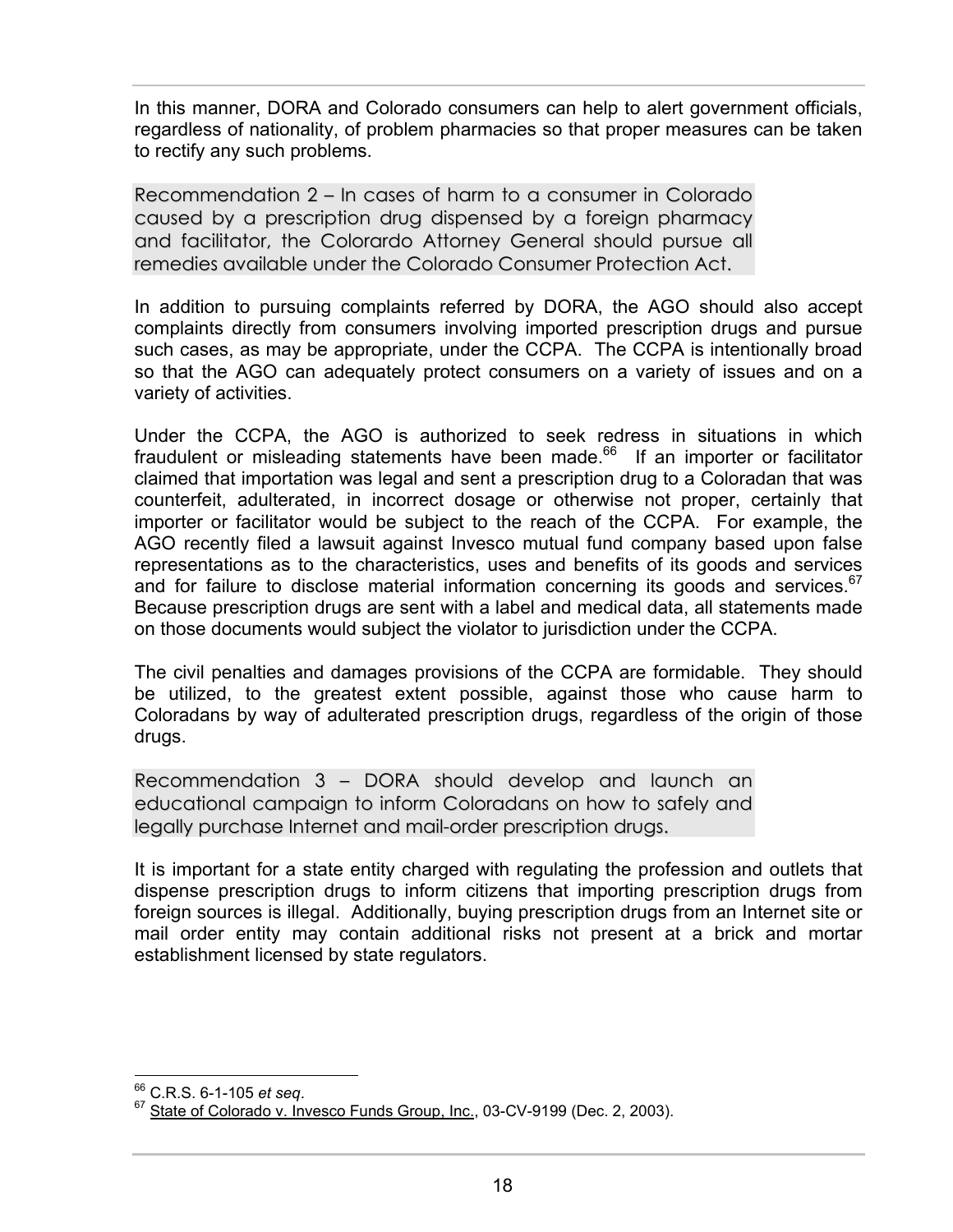In reality, however, Coloradans will very likely continue to buy prescription drugs using Internet and mail order entities from within the U.S. and from outside of the U.S. Since the sole purpose of state regulation of pharmacies and pharmacists is to protect the public, DORA should undertake to educate Coloradans as to how to legally purchase prescription drugs over the Internet or by mail in a manner that is as safe as possible. It is imperative that this educational campaign also acknowledges that there is no way to guaranty the safety of any prescription drug purchased over the Internet or by mail from a foreign country.

At a minimum, individuals purchasing prescription drugs over the Internet or by mail order should ensure that the following criteria are met by the entity. Given that most Internet or mail order transactions will be finalized by use of a credit card, consumers should take extra precautions to make sure that the entity they are dealing with is legitimate.

Individuals should first identify the pharmacy filling the prescription by physical address and license number;

Individuals should verify with the pharmacy's local authorities that the pharmacy is duly licensed in that jurisdiction;

Individuals should only purchase prescription drugs from pharmacies that require a prescription from the patient's physician and verify with the physician that the prescription is legitimate;

Individuals should only purchase prescription drugs from pharmacies that obtain a detailed medical history of the individual and allow the individual access to the actual pharmacist filling the prescription for the purpose of medication counseling and drug information;

Individuals should only purchase prescription drugs from pharmacies that properly label medications including the name of the patient, the name of the pharmacy, the name of the physician, the name of the medication, the strength of the medication, the directions for use, the amount of medication dispensed and remaining quantity and the date the medication was dispensed;

Individuals should only purchase prescription drugs from pharmacies located in jurisdictions that provide the individual with the same legal rights they possess in Colorado;

Individuals should only purchase prescription drugs from pharmacies that retain a detailed chain of custody for the prescription drugs they stock;

Individuals should only purchase prescription drugs from pharmacies that do not sell narcotics or other medications that require special handling like refrigeration;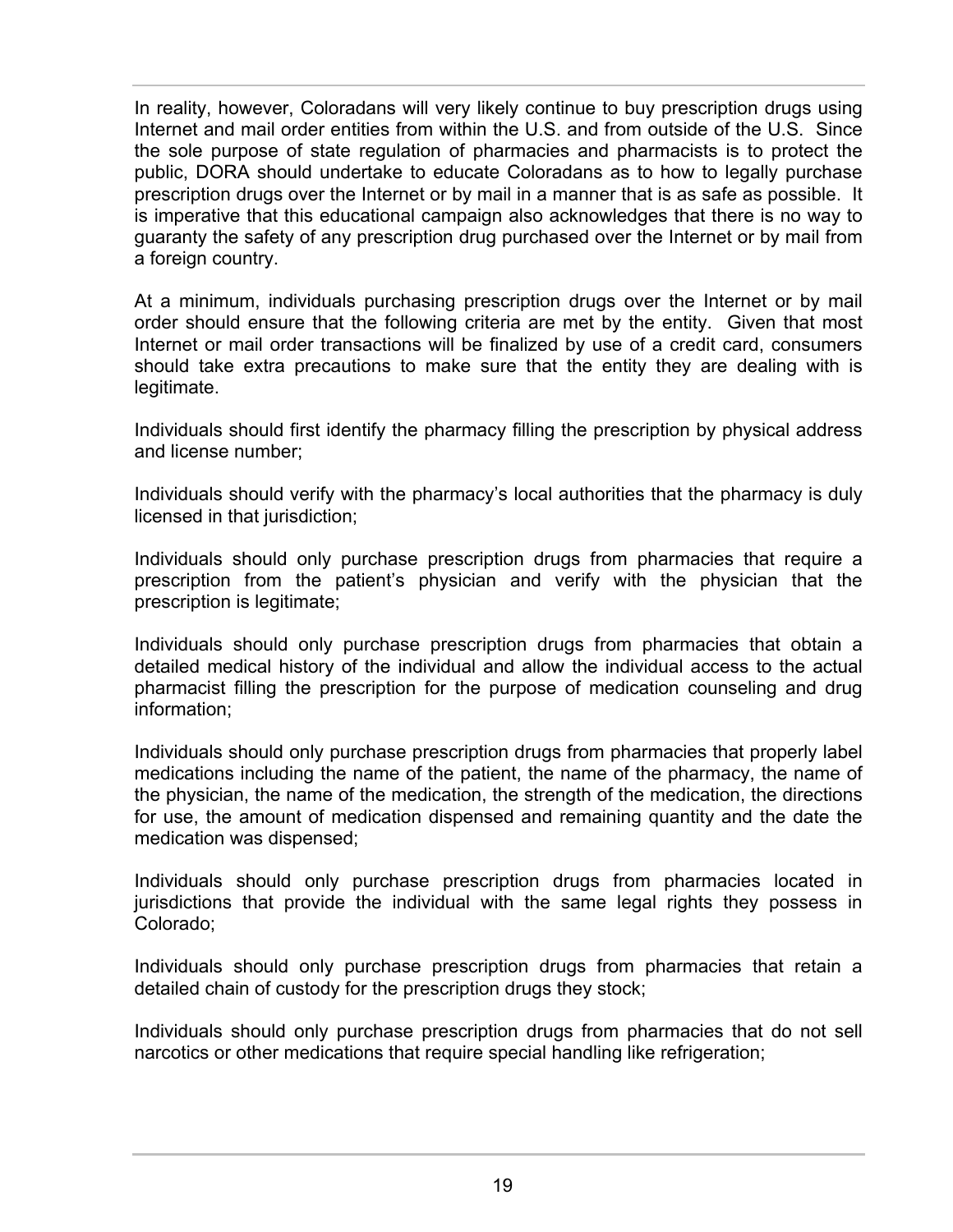Individuals should only purchase prescription drugs from pharmacies that have a registered agent in Colorado so that consumers can easily serve legal actions on those entities;

Individuals should only purchase prescription drugs from pharmacies that are registered with the Colorado Board of Pharmacy;

Individuals should only purchase prescription drugs from pharmacies that sell prescription drugs approved by the FDA;

Individuals should only purchase prescription drugs from pharmacies that have a licensed pharmacist as the pharmacist of record; and

Individuals should only purchase prescription drugs from pharmacies that provide detailed directions and medical information similar to what individuals receive from Colorado brick and mortar pharmacies.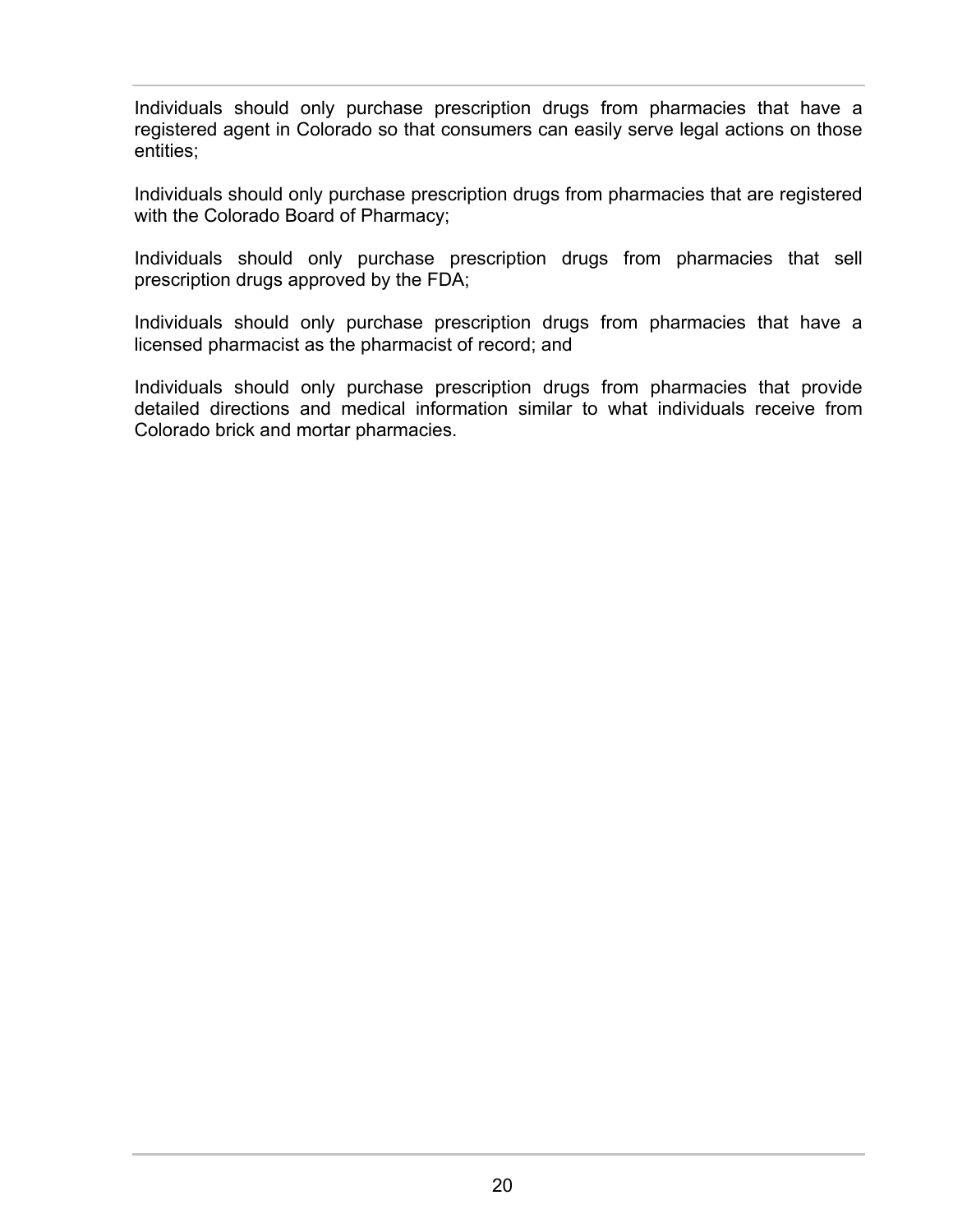## <span id="page-23-0"></span>*Appendix A - U.S. – Canadian Price Comparisons for Brand Name Prescription Drugs*

| <b>Drug</b>      | <b>Dosage</b>     | <b>Number of</b><br><b>Tablets</b> | <b>U.S.</b> | <b>Canadian</b> | <b>Difference</b> | <b>Percentage</b><br><b>Saved</b> |
|------------------|-------------------|------------------------------------|-------------|-----------------|-------------------|-----------------------------------|
| Advair           | 50 mcg            | 60                                 | \$214.99    | \$127.55        | \$87              | 41%                               |
| Allegra          | D                 | 30                                 | \$42.99     | \$14.86         | \$28              | 65%                               |
| Amaryl           | 1 <sub>mg</sub>   | 60                                 | \$23.99     | \$49.64         | $-$ \$26          | $-107%$                           |
| Antivert         | 25mg              | 100                                | \$70.99     | \$35.18         | \$36              | 50%                               |
| Cardizem         | 90 <sub>mg</sub>  | 100                                | \$116.99    | \$63.60         | \$53              | 46%                               |
| Celebrex         | 100 <sub>mg</sub> | 60                                 | \$94.99     | \$41.82         | \$53              | 56%                               |
| Cipro            | 750 <sub>mg</sub> | 20                                 | \$119.99    | \$89.64         | \$30              | 25%                               |
| Claritin         | 10 <sub>mg</sub>  | 100                                | \$319.97    | \$72.41         | \$248             | 77%                               |
| Clarinex         | 5 <sub>mg</sub>   | 30                                 | \$70.99     | \$38.11         | \$33              | 46%                               |
| Flomax           | 0.4 <sub>mg</sub> | 60                                 | \$121.99    | \$56.07         | \$66              | 54%                               |
| Flonase          | 0.05%             | 120                                | \$64.99     | \$31.25         | \$34              | 52%                               |
| Imitrex          | 20 <sub>mg</sub>  | 6                                  | \$160.00    | \$129.57        | \$30              | 19%                               |
| Lipitor          | 20mg              | 30                                 | \$95.99     | \$56.66         | \$39              | 41%                               |
| Luvox            | 50 <sub>mg</sub>  | 30                                 | \$94.99     | \$27.37         | \$68              | 71%                               |
| Mavik            | 1 <sub>mg</sub>   | 60                                 | \$66.99     | \$50.87         | \$16              | 24%                               |
| Monistat         | 400mg             | 3                                  | \$44.99     | \$25.42         | \$20              | 43%                               |
| Naprosyn         | 250 <sub>mg</sub> | 100                                | \$96.99     | \$51.04         | \$46              | 47%                               |
| Nexium           | 40 <sub>mg</sub>  | 30                                 | \$119.99    | \$66.74         | \$53              | 44%                               |
| Ortho Tri-Cyclen |                   | 28                                 | \$34.99     | \$15.27         | \$20              | 56%                               |
| Paxil            | 20 <sub>mg</sub>  | 30                                 | \$86.99     | \$49.80         | \$37              | 43%                               |
| Procardia        | 30 <sub>mg</sub>  | 30                                 | \$40.99     | \$29.94         | \$11              | 27%                               |
| Propecia         | 1 <sub>mg</sub>   | 30                                 | \$50.99     | \$36.98         | \$14              | 27%                               |
| Prevacid         | 15mg              | 30                                 | \$125.99    | \$55.43         | \$71              | 56%                               |
| Prozac           | 20 <sub>mg</sub>  | 30                                 | \$95.99     | \$51.34         | \$45              | 47%                               |
| Requip           | 2 <sub>mg</sub>   | 100                                | \$136.99    | \$119.04        | \$18              | 13%                               |
| Retin-A          | 0.10%             | 15 <sub>gm</sub>                   | \$41.99     | \$19.85         | \$22              | 53%                               |
| Robaxin          | 50 <sub>mg</sub>  | 60                                 | \$57.99     | \$37.42         | \$21              | 35%                               |
| Sansert s        | 2 <sub>mg</sub>   | 60                                 | \$173.99    | \$46.28         | \$128             | 73%                               |
| Sectral          | 200mg             | 60                                 | \$105.69    | \$32.06         | \$74              | 70%                               |
| Tambocor         | 100 <sub>mg</sub> | 100                                | \$290.99    | \$110.64        | \$180             | 62%                               |
| Tamoxifen        | 10 <sub>mg</sub>  | 60                                 | \$59.99     | \$20.49         | \$40              | 66%                               |
| Vioxx            | 12.5mg            | 30                                 | \$85.99     | \$36.20         | \$50              | 58%                               |
| Zantac           | 150mg             | 60                                 | \$109.99    | \$75.16         | \$35              | 32%                               |
| Zestril          | 5 <sub>mg</sub>   | 60                                 | \$73.99     | \$38.52         | \$35              | 48%                               |
| Zocor            | 10 <sub>mg</sub>  | 30                                 | \$65.99     | \$51.18         | \$15              | 22%                               |
| Zyrtec           | 5 <sub>mg</sub>   | 30                                 | \$61.99     | \$27.37         | \$35              | 56%                               |
| Averages         |                   |                                    | \$101.23    | \$52.24         |                   | 43%                               |

Source: Data downloaded from www.rxdiscountguides.com on November 26, 2003. Canadian prices used in this comparison constitute the lowest available Canadian price.